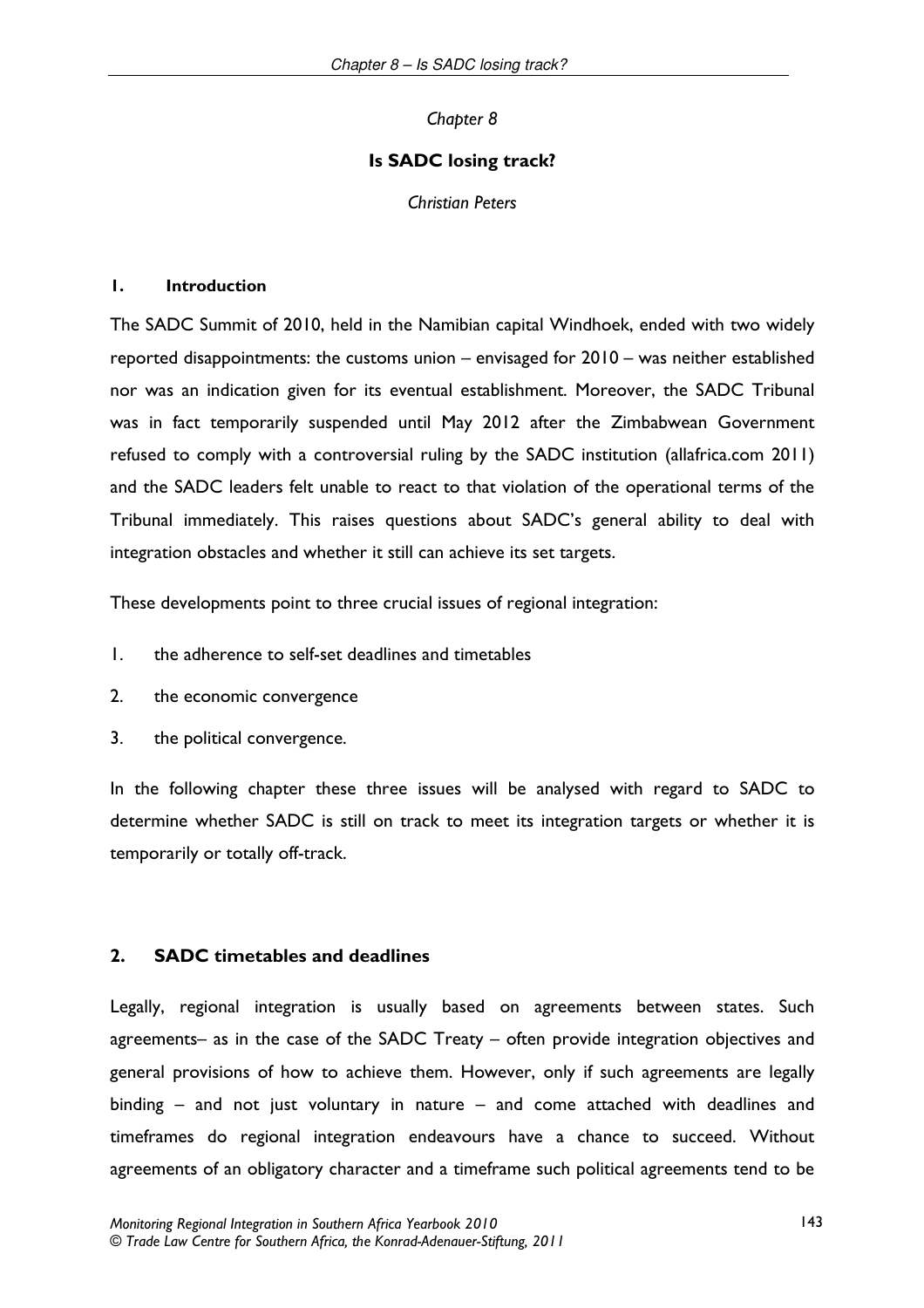postponed, referred to working groups or are conveniently forgotten if they do not fit into the immediate national political landscapes. Africa's history of regional integration is full of failed attempts because regional agreements were not honoured at national level.

Looking at SADC's 30-year history, a maturing process with regard to the legal character of agreements can be observed. Initially, under the Southern African Development Coordination Conference (SADCC)<sup>1</sup>, mere regional cooperation objectives were pursued whose sectoral agreements were neither legally binding nor equipped with timetables for the attainment of regional targets<sup>2</sup>. This began to change when the current SADC was formed in 1992. The SADC Treaty allowed for sector protocols as the new main integration mechanism. Both the Treaty as well as the protocols had to be ratified by the national parliaments of at least two-thirds of those member states which had signed them in order to enter into force. Through the ratification process and the depositing of the legal instruments with the SADC Secretariat, protocols became national law and had to be implemented. However, few of the protocols have timetables attached to them; implementation has been left to the goodwill of the participating governments.

The SADC Treaty stipulated a range of objectives which were translated by various protocols into implementable policies. That was achieved – although mostly without setting timeframes - for several socioeconomic issues but only for few of the political objectives pronounced by the Treaty. The promotion of 'common political values and systems', 'democracy', 'rule of law' and 'human rights' are among the principles of the Treaty (SADC 1992: Art. 4) and were later reinforced by the Strategic Indicative Plan for the Organ (SIPO). In fact, SIPO went even further and stated as its first objective 'to protect the people and safeguard the development of the Region against instability arising from the breakdown of law and order, intra-state and inter-state conflicts and aggression' (SADC 2004: 17). It also calls for the evolution of 'common political values and institutions' and the promotion of 'democratic institutions and practices' (Ibid.: 18ff.).

SADCC was formed in 1980 by nine states of southern Africa and in 1992 transformed into the current SADC.

The only deadlines set under SADCC were those for the implementation of individual projects funded by donors, and even these targets were often not met. None of the project deadlines, however, can be regarded as having a direct cooperation or integration bearing.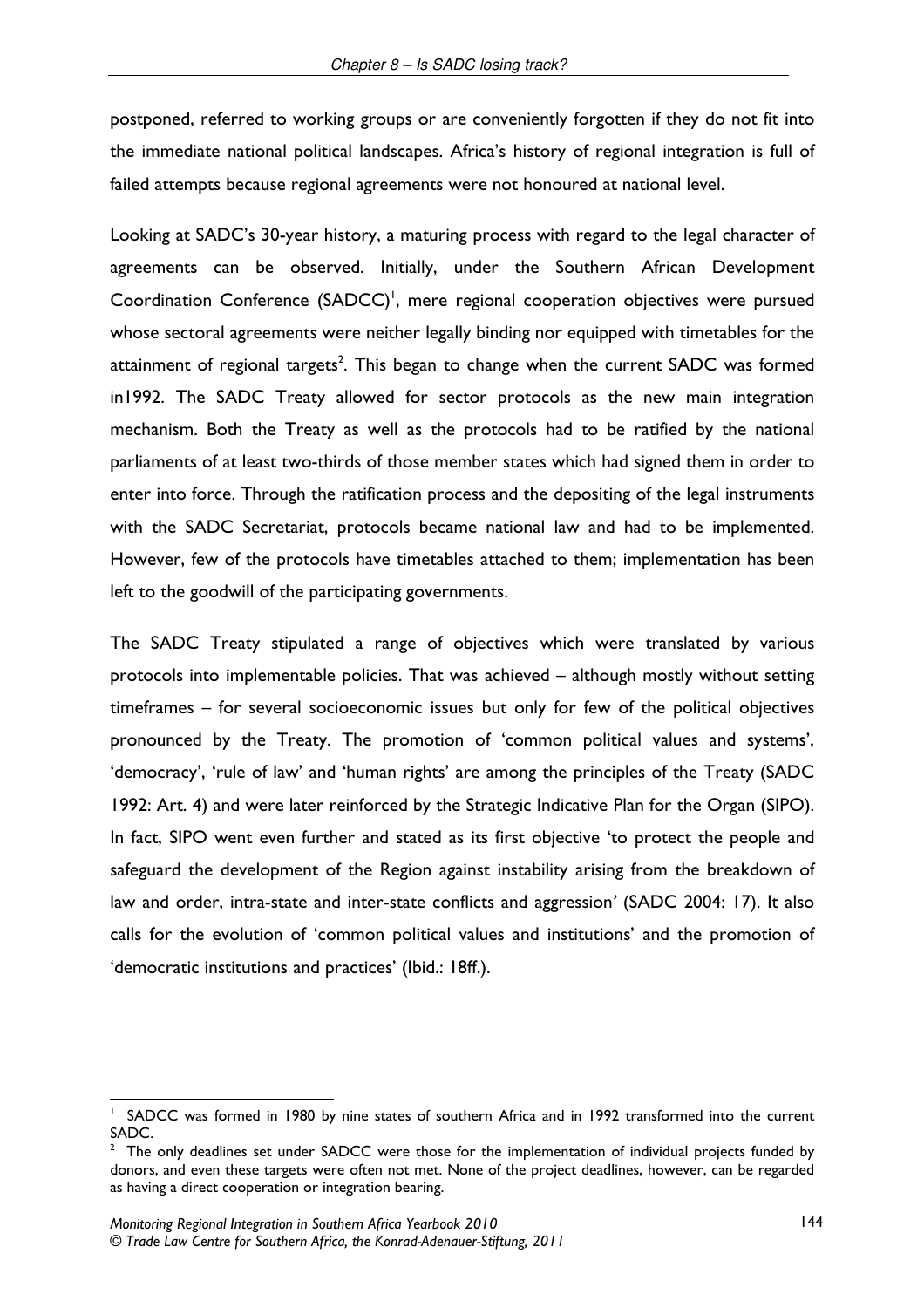It is therefore interesting to note that SADC leaders never made any attempt to concretise these objectives, translate them into legally binding policies or agree on implementation schedules for their achievement.

Regional integration not only needs legally binding agreements but also enforcement mechanisms. SADC established one such enforcement instrument with the adoption of the Protocol on Tribunal in 2001. It was probably owing to the need to be able to adjudicate anticipated disputes emanating from the implementation of the Trade Protocol that the Tribunal was eventually established in 2005. Its (temporary) suspension in August 2010 is a severe blow for the enforcement of SADC principle and policies.

#### $2.1$ Adherence to timetables with regard to trade-led integration in SADC

The Protocol on Trade was regarded from the very beginning as the centrepiece of the regional integration process in SADC. Aiming at the establishment of a Free Trade Area (FTA) it was signed in 1996 and ratified in January 2000<sup>3</sup> after long and intensive discussions (Peters 2010: 161ff). It was agreed that an 'offer' approach designed on the basis of asymmetry, which takes into account the level of development of member states, would govern the implementation of the protocol (SADC 2005: 33).

The SADC Trade Protocol (1996: Article 3.1(b)) set a first crucial deadline, which subsequently strongly influenced all further planning schedules for the trade-led regional integration in SADC: '... the elimination of barriers to trade shall be achieved within a time frame of eight (8) years from entry into force of this Protocol'. Although it is the protocol's main stated objective '... to phase out tariffs and Non-Tariff Barriers (NTBs) over eight years...' (Mudzonga 2008: 15), it lacked more detailed implementation schedules; also, the amended Trade Protocol of 2000 only partially addressed this shortcoming by stipulating in a new annex that 'each member state shall deposit an instrument of implementation, indicating the date upon which the member state intends to implement the Protocol and this Amended Protocol' (SADC 2000: Art. 9).

<sup>&</sup>lt;sup>3</sup> All member states but the Seychelles and the Democratic Republic of Congo (DRC) have so far acceded the protocol and made it applicable to their tariff structures. Angola eventually signed the protocol and 'promised' to apply it.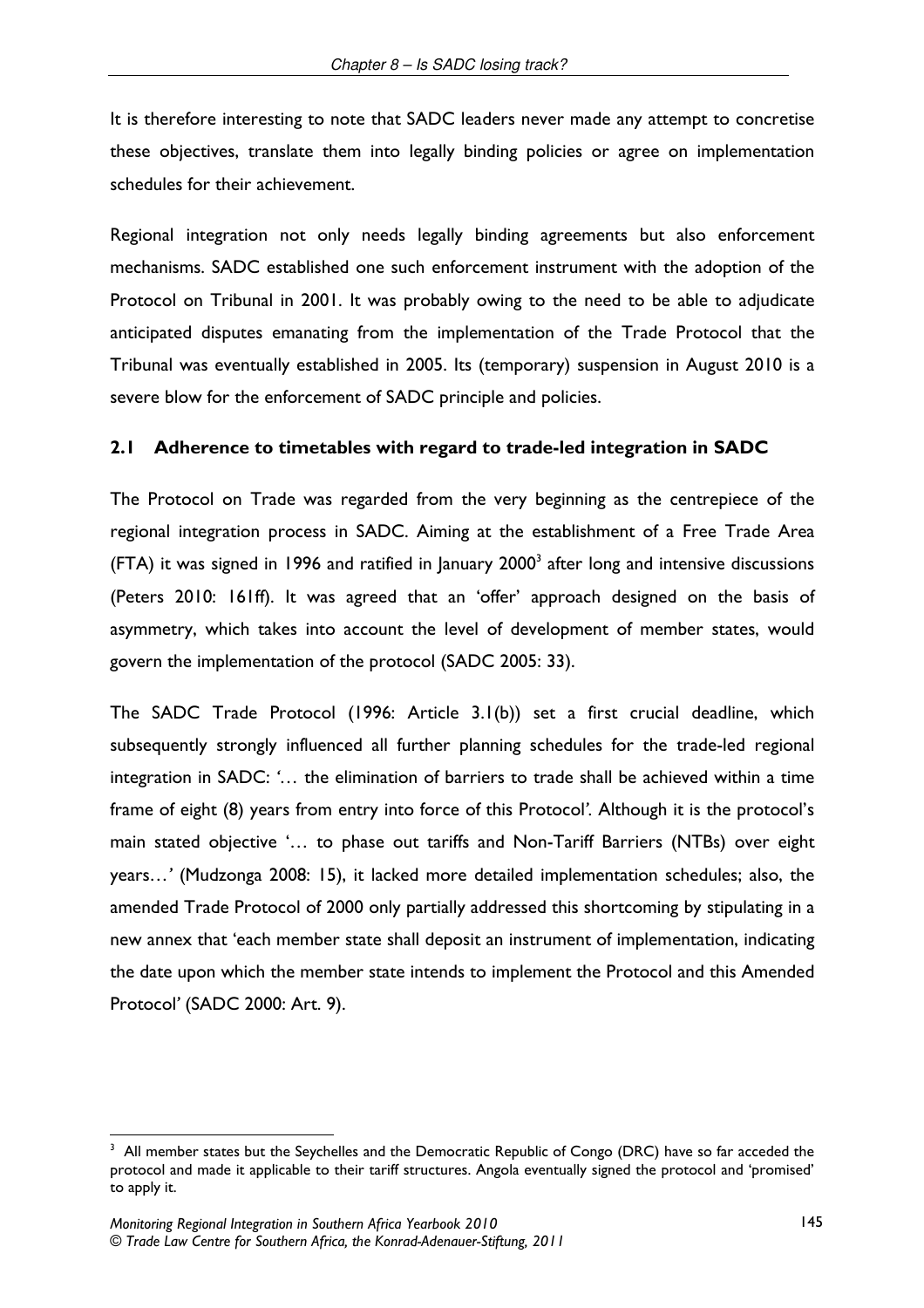While SADC was slowly moving towards more quantifiable approaches of regional integration in form of the protocols, the African Union (AU) set clear reference points for a continental economic integration in the form of the African Economic Community (AEC) by reconfirming the timetable as set out in the Abuja Treaty of 1992. This includes six stages of which the second stage  $-$  to be completed in 2007  $-$  required the strengthening of integration within the eight officially acknowledged Regional Economic Communities (RECs); and stage three  $-$  to be completed by 2017  $-$  requires the establishment of an FTA and a customs union in each of the RECs (EAC 2010:11; Peters (2010):82). The continental timetable acted for some of the existing RECs as an accelerator and also spurred SADC into action.

In 2003, SADC went a step further in making time-bound decisions with the adoption of the Regional Indicative Strategic Development Plan (RISDP) at the SADC Summit in Dar es Salaam. The RISDP contains a specific and detailed strategic plan (Fundira 2010) but unlike the SADC Treaty and Protocols, it is a voluntary (political) agreement with no legally binding obligations.

RISDP formulated a 15-year framework for intensified regional integration (2003 – 2018) which set the first (ambitious) clear time-bound targets for a trade-driven regional integration approach of SADC (2008: 5):

- the establishment of the SADC FTA until 2008, with the objective of liberating 85% of the regional trade in goods;
- the completion of negotiations for the establishment of the SADC Customs Union by  $\bullet$  $2010;$
- the completion of negotiations for the establishment of the SADC Common Market by  $2015;$
- the establishment of the SADC Monetary Union and the SADC Central Bank by 2016; the launch of a regional currency and the establishment of an Economic Union by 2018.

The clear timetable of the RISDP has, since then, in the public image, been confused with a binding regional integration schedule for SADC. On the one hand that has intensified the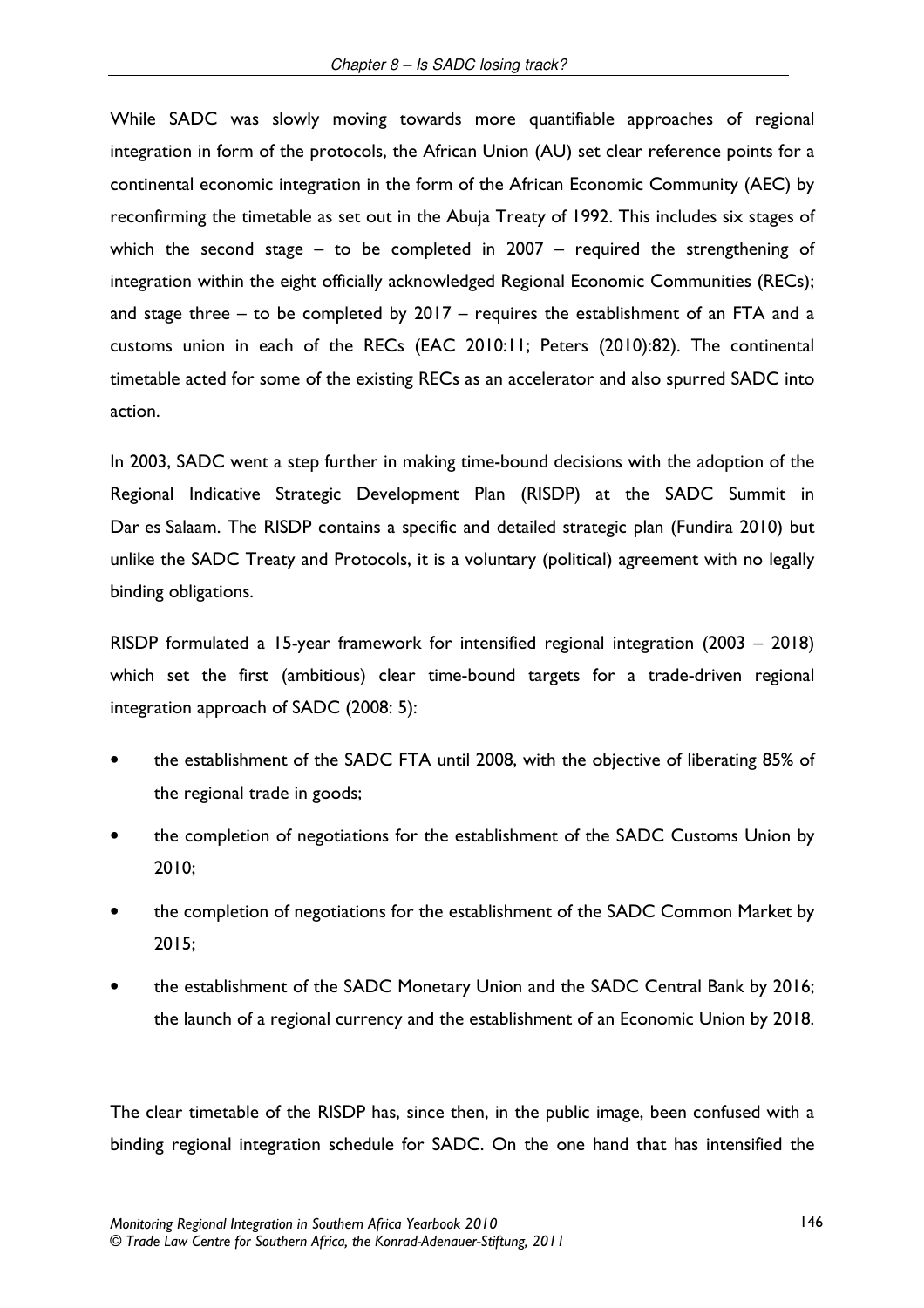political pressure on SADC to deliver but on the other hand it has also increased the potential for frustration as the timetable is very ambitious and failures had to be expected.

The RISDP reinforces the trade-driven approach to regional integration and apart from the general timetable also provides more detailed targets for the attainment of a first step, i.e. an FTA (Elago & Kalenga 2008; Peters 2010: 156ff). The Heads of State adopting the RISDP in 2003 agreed to a gradual approach towards establishing the FTA with the aim of eliminating 85% of tariffs of all intra regionally traded goods by January 2008. The tariffs for the remaining 15% of the (sensitive) goods were to be eliminated by all member states until 2012.

Having two documents with a different legal character has led to the rather paradoxical situation that the legally binding Trade Protocol does not include a detailed implementation schedule for the FTA whereas the legally non-binding RISDP proposes such a schedule not only for the detailed implementation of the FTA but also for the further steps of creating an Economic Union in the SADC region. In other words, the 11 member states which acceded the Trade Protocol agreed mainly on a non-binding basis to follow the implementation schedule prescribed by RISDP.

However, due to monitoring of the implementation process by the SADC Secretariat supported by regular reviews and audits<sup>4</sup>, most of the member states which have acceded the protocol complied at least in general terms with the phasing-out of tariffs for goods of Categories A and B until 2008 (see Table 1).

The SADC Secretariat commissioned a Midterm Review of the implementation process of the FTA in 2004 and has since 2007 conducted, with the assistance of USAID, annual audits of the phasing-down of tariffs by the member states.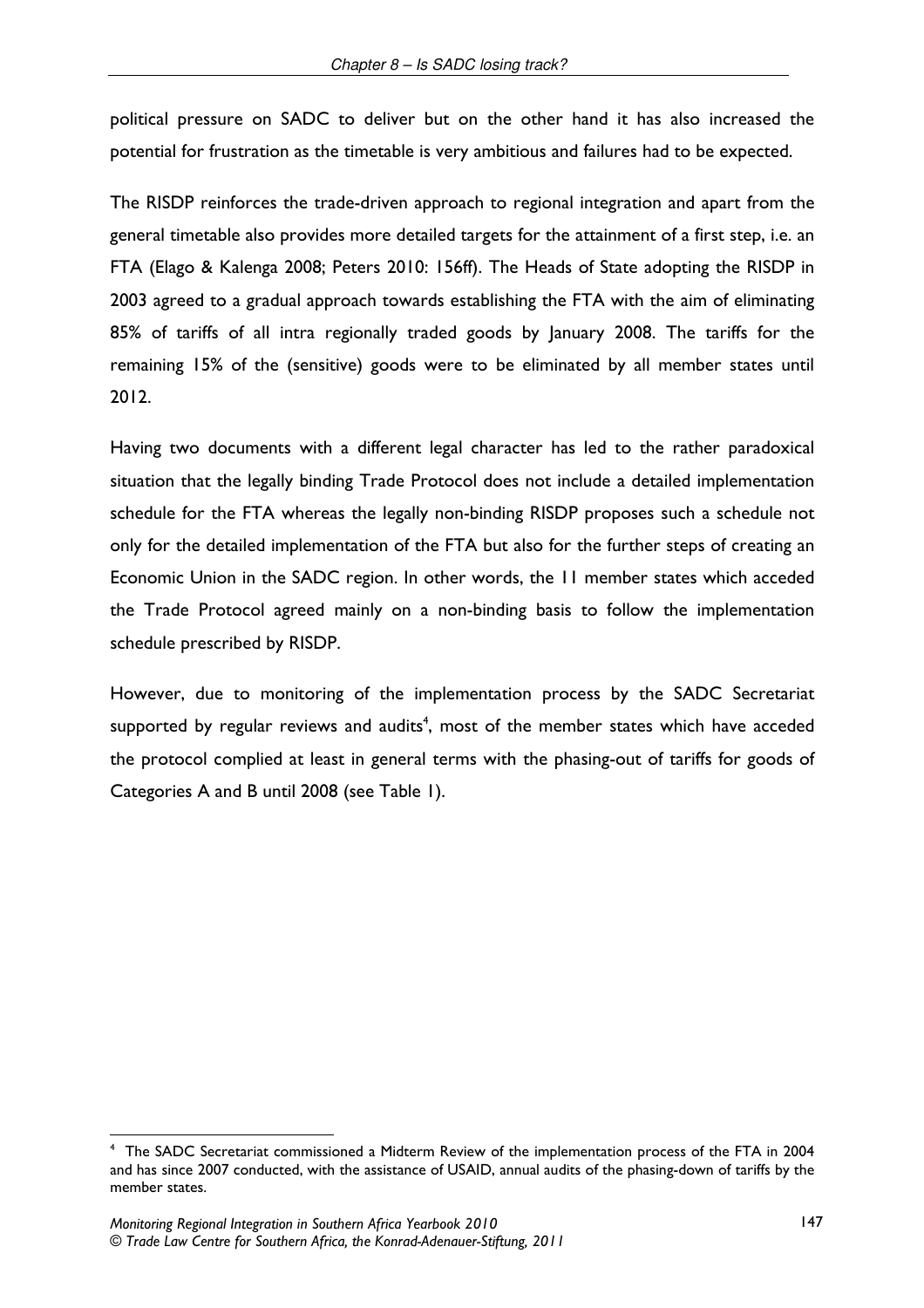| <b>Tariff elimination phase</b> | <b>Countries covered</b>  | <b>Stipulations</b>               |
|---------------------------------|---------------------------|-----------------------------------|
| Phase I: January 2000           | South Africa, Botswana,   | Category A goods: tariffs were    |
|                                 | Lesotho, Swaziland and    | removed upon FTA establishment.   |
|                                 | <b>Namibia</b>            |                                   |
| Phase 2: 2000 - 2008            | <b>SACU</b> member states | Category B goods: gradual         |
|                                 |                           | reduction of tariffs in equal     |
|                                 |                           | instalments to zero between 1 and |
|                                 |                           | 8 years                           |
| Phase 3: 2004 - 2008            | Mauritius, Zimbabwe       | Category B goods: as above        |
| Phase 4: 2006-2008              | Malawi, Mozambique,       | Category B goods: as above        |
|                                 | Tanzania, Zambia          |                                   |
| Phase 5: 2008 - 2012            | All countries             | Category C goods: sensitive goods |
|                                 |                           | (less than 15% of overall traded  |
|                                 |                           | goods)                            |
| Open                            | All countries             | Category E goods: excluded goods  |

|  |  | Table 1: The tariff elimination phases according to the RISDP |  |  |  |  |
|--|--|---------------------------------------------------------------|--|--|--|--|
|--|--|---------------------------------------------------------------|--|--|--|--|

Source: Trade Hub (2007); Mudzonga (2008)

# **Explanation:**

- Category A tariffs: immediate liberalisation; applies to all SACU members
- Category B tariffs: gradual liberalisation; tariffs on these goods will reduce gradually to zero until 2008 according to member state, as these goods constitute significant sources of customs revenue
- Category C tariffs: sensitive products; tariffs on these goods are to be eliminated between 2008 and 2012. Category C is limited to a maximum of 15% of each member's intra-SADC merchandise trade.
- Category E tariffs: goods that can be exempted; these goods are exempt and their tariffs will not be touched or reduced to zero.

The FTA was established according to the timetable of the RISDP and officially launched during the SADC Summit in August 2008 in Johannesburg but suffered from the very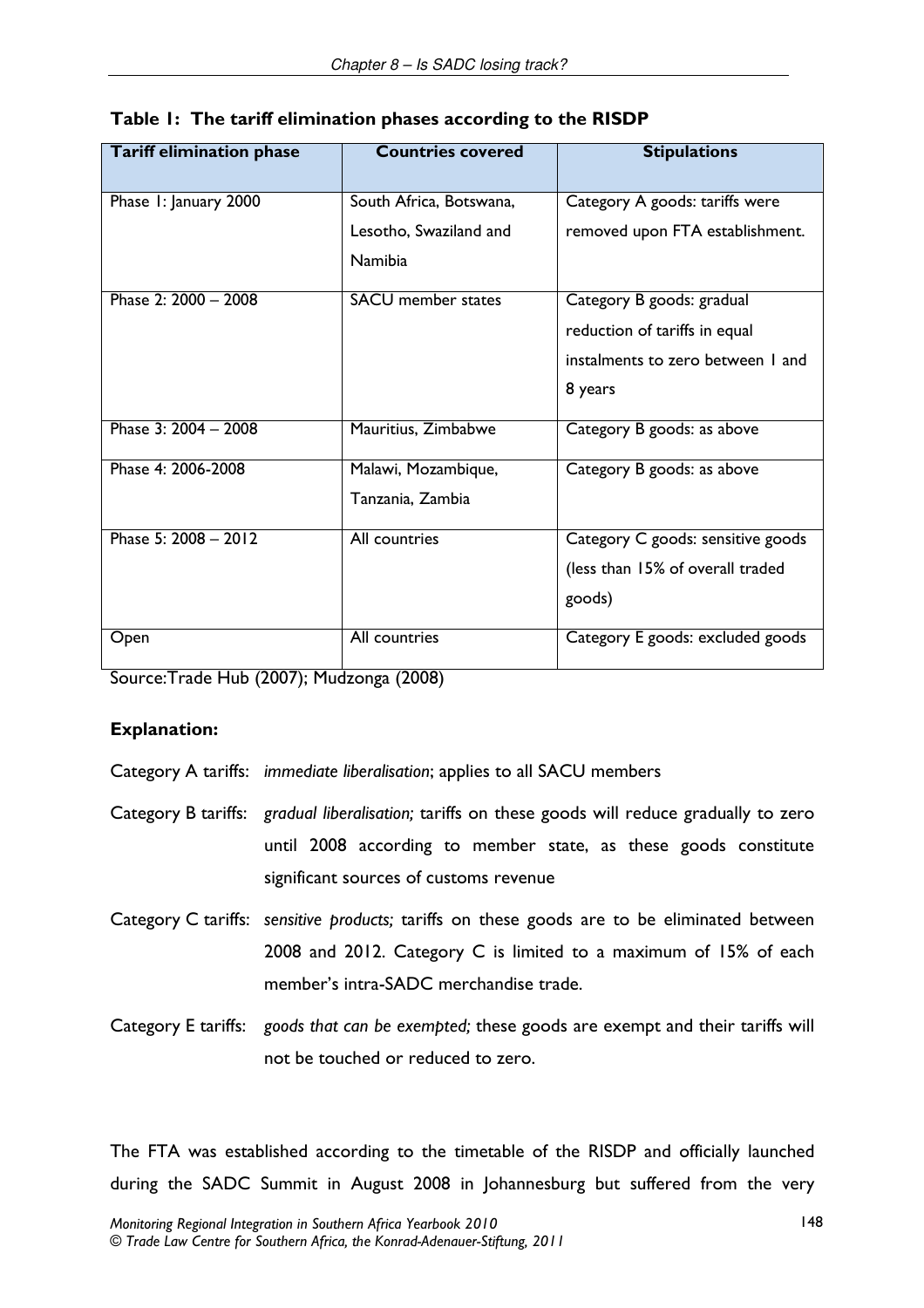beginning from several shortcomings. For one, not all of the 11 member states which had ratified the Trade Protocol complied with the requirements of phasing down their intraregional tariffs and training their customs officials sufficiently as prescribed by the RISDP. A comprehensive audit on the implementation of the SADC Protocol on Trade in 2007 found<sup>5</sup>...significant non-compliance in conjunction with serious compliance constraints ...' and that '... four Member States - Malawi, Mozambique, Zimbabwe and Tanzania - are not up to date on the implementation of their tariff down schedules<sup>\*</sup>. The result was that while the SADC FTA officially existed, the realities on the ground were far from compatible with a free trade area.

In the latest audit (2010) of the implementation of the SADC Trade Protocol SADC 2010b), two countries perpetuated the delays in the envisaged tariff reductions for 2010. Malawi still had the same tariff levels as in the 2004 (Ibid.:  $7ff$ )<sup>7</sup>, while Zimbabwe requested a derogation for the scheduled reductions until 2012-14 due to economic difficulties (Ibid.: 17ff).

When at the end of the Windhoek Summit in August 2010 the announcement was made that the establishment of the SADC Customs Union would have to be postponed, one reason given was the delay in phasing down the tariffs for the FTA. The delays in turn were to some extent caused by the tendencies of some SADC member states (Malawi, Mozambique and Zambia) to 'back-load' their tariff reductions by spreading the adjustment costs towards the end of the final phase (Mudzonga 2008: 17). Malawi, for example, had promised to reduce all their tariffs in 2007/8 but failed to do so as the immediate adaptation costs (loss of customs revenue) would have been too high for the already strained national budget.

Another reason for SADC's reluctance to progress to a customs union is the ongoing negotiation process between SADC and the Common Market for Eastern and Southern Africa (COMESA) and the East African Community (EAC) regarding the establishment of a 'tripartite' FTA<sup>8</sup>. This could be a first step to address the problem of SADC countries

In the budget speech (28 May 2010) the Malawian Minister of Finance announced wide-ranging tariff reductions in line with the SADC requirements; however, at the time of writing it was still unclear to what extent the reductions had really been carried out and if they were sufficient to meet the SADC requirements.

 $5$  The phase-down of 85% of intra-regional tariffs was supposed to have been effective by 1 January 2008.

See the Audit on the Implementation of the SADC Protocol on Trade, SADC (2010b) 2010 Audit of the Implementation of the SADC

Protocol on Trade DRAFT FOR DISCUSSION (SADC/TNF/40/2010/3[A]) by the Trade Hub, Gaborone

COMESA already established (at least on paper) a customs union in 2005, while the EAC established a customs union in 2009 and is now already on the way to a common market.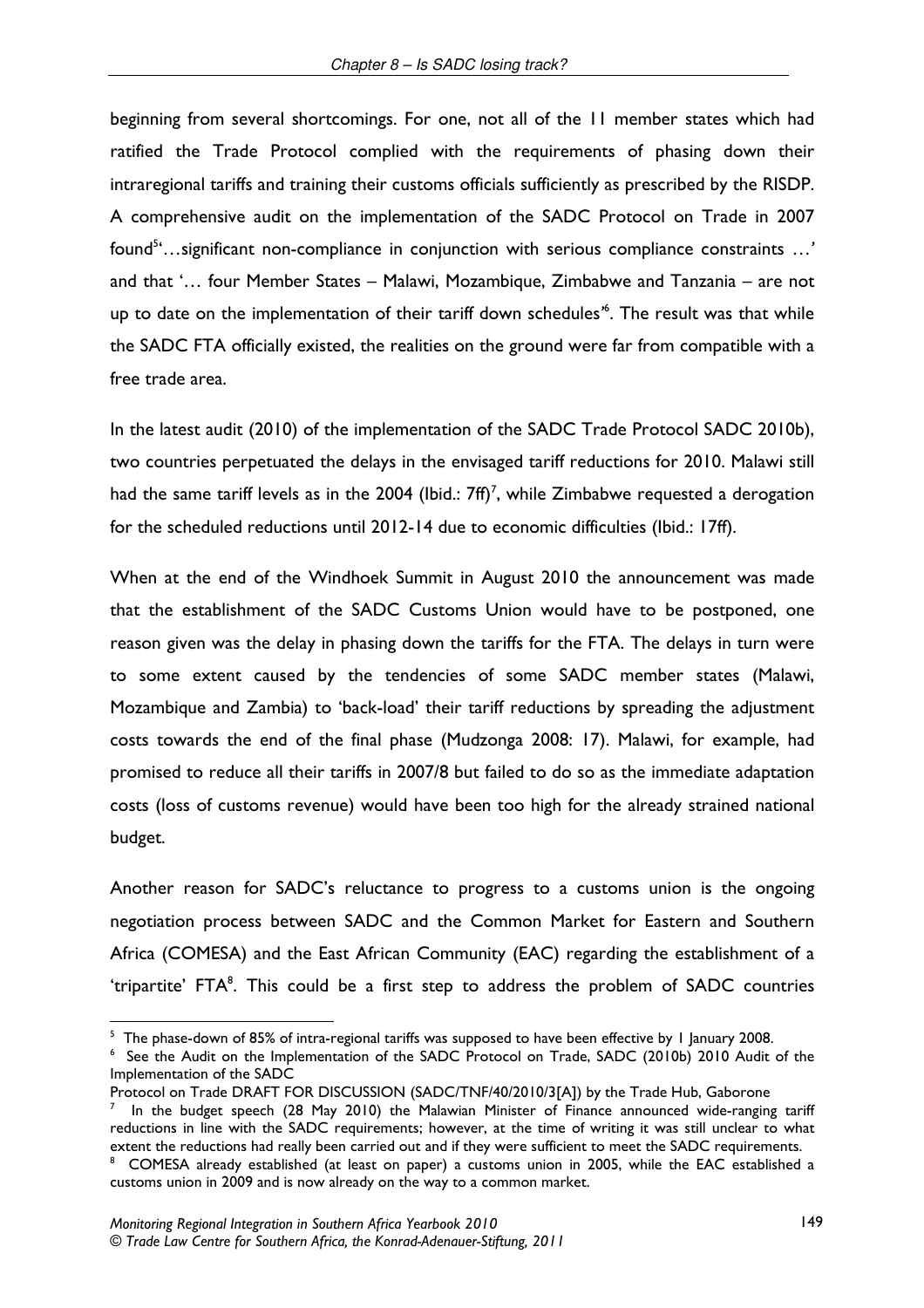belonging to more than one customs union which under WTO rules (and practical considerations) is not possible<sup>9</sup>. This problem was highlighted by the 2007 audit of the Trade Protocol: some SADC member states belonging also to another customs union had applied tariffs on SADC imports without regard for commitments emanating from the SADC Trade Protocol. Tanzania, for example, made concessions to Uganda and Kenya under the 'common external tariff' (CET) of the EAC Customs Union (Mudzonga 2008).

Apart from the loss of revenue, overlapping membership and general implementation weakness a further reason for the delays in advancing from the FTA status to a customs union is the difficult process of harmonising the economic policies amongst SADC member states as required by a customs union. Agreeing on one external tariff regime amounts to giving up control of an important element of domestic industrial policy and thus national sovereignty (Kalenga 2008: 92). And it would require a clear decision by SADC Heads of State whether a SADC customs union would serve an inward-looking objective (to protect the regional market from external competition) or promote the integration of the region into the global market by applying low tariffs (Ibid.: 93).

Despite the work of a Ministerial Task Team to develop options for the process of establishing the SADC Customs Union the time for addressing all the above listed problems was insufficient to allow for the launch of the customs union in August 2010. The SADC Summit in Windhoek had to acknowledge this and thus postponed the establishment of the customs union. In order to develop a way out of this quagmire the SADC Heads of State appointed a high-level expert group to look at how the process of establishing the customs union can be sped up and to report back to SADC by December 2011.

In summary, with regard to the implementation of the Trade Protocol and the establishment of an FTA, SADC was more or less on course according to the prescribed time schedule. The FTA was launched as envisaged in August 2008 albeit with a number of deficiencies. As far as the legally binding Protocol on Trade is concerned, the I2 SADC member states which eventually acceded the protocol fulfilled their legal obligations. The postponement of the customs union in 2010 was necessary because of critical unresolved issues.

Tanzania belongs to the EAC customs union; Malawi, Mauritius, Mozambique, Zambia and Zimbabwe belong to the COMESA customs union as well as Swaziland which is also a member of the Southern African Customs Union (SACU).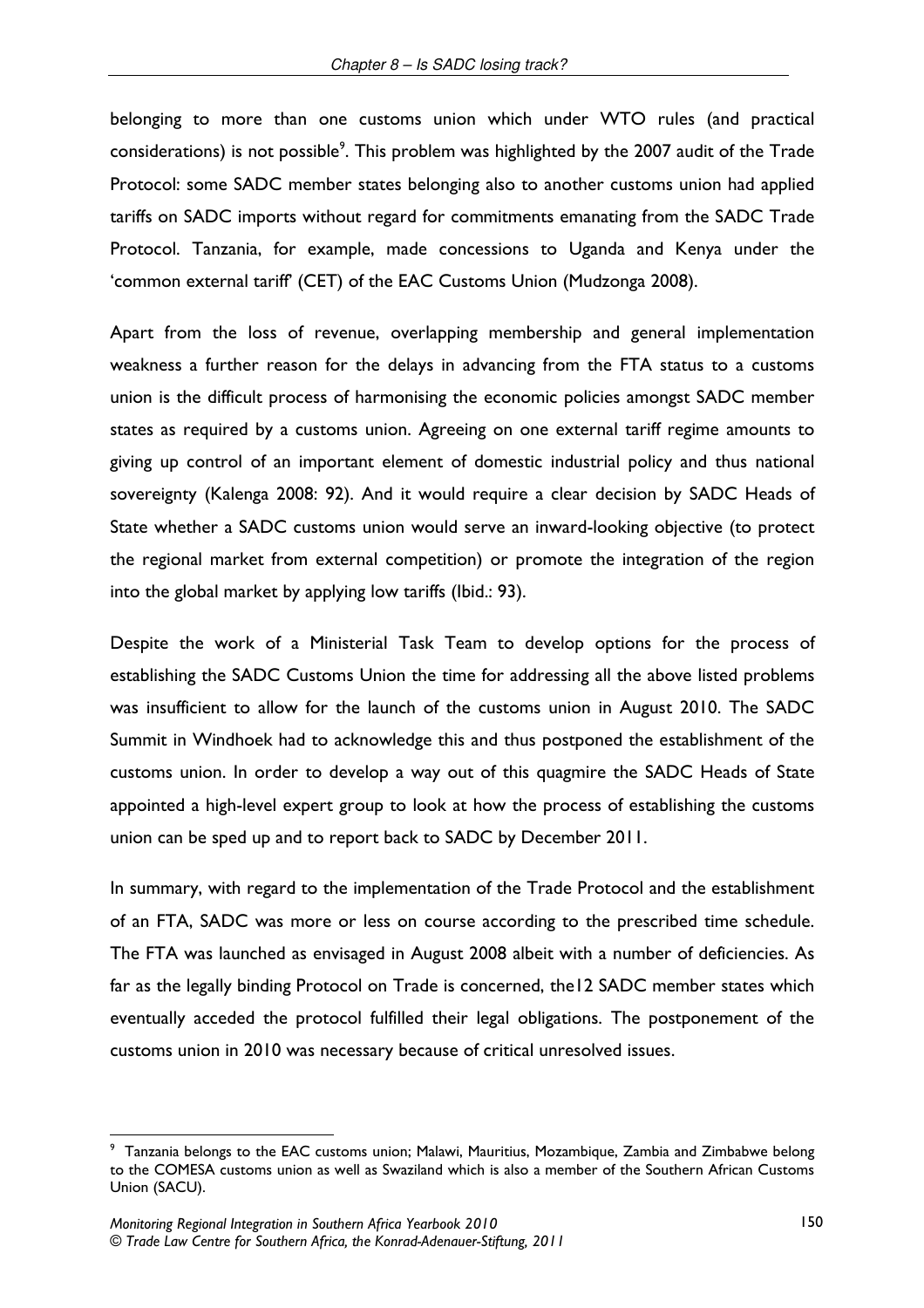However, unlike the establishment of the FTA, the launch of the customs union in 2010 was not a legally required necessity. The date, emanating from the RISDP, expressed merely a political intention. Nevertheless, the delay in launching the customs union sends a negative signal to international business interests and the international cooperating partners. Indirectly, it also points to the weak role the private sector in the SADC region has played so far in the negotiation process towards the formation of a customs union. Previously, in the four years before the ratification of the Trade Protocol, the private sector assumed a much more active and determining role in the context of the Trade Negotiation Forum (Peters 2010: 162ff).

SADC's failure to establish a customs union according to the RISDP timetable puts into focus also to some extent the still unclear relationship between protocols and the RISDP. While SADC Directorates have developed implementation plans for some protocols (SADC 2005: 79), they have not yet made them compatible to the planning format of the RISDP (one-year operational, five-year medium-term plan and fifteen-year long-term plan) and are therefore not sufficiently monitored under the RISDP monitoring framework.

#### $2.2$ Adherence to macroeconomic convergence in SADC

The problems pertaining to the harmonisation of economic policies required for the establishment of a customs union - agreement on the direction/objective of the customs union, willingness to relinquish certain areas of national sovereignty, preparedness to restructure government revenue – are only one range of economic issues which have to be addressed before regional integration can deepen further. Another set of issues refers to the macroeconomic convergence (MEC) of the member states of SADC.

MEC describes the narrowing-down of economic differences between countries at the highest possible level<sup>10</sup>. MEC is a crucial requirement for integration beyond FTA status as it prepares the participating national economies for the increasing degree of external competition they are going to be faced with as a member of a customs union and later an economic union. It also lowers the danger of unequal distribution of costs and benefits within the regional economic community. MEC aims at achieving a certain degree of

<sup>&</sup>lt;sup>10</sup> In fact, it is hardly perceivable that one country would lower its economic development level in order to let other countries catch up.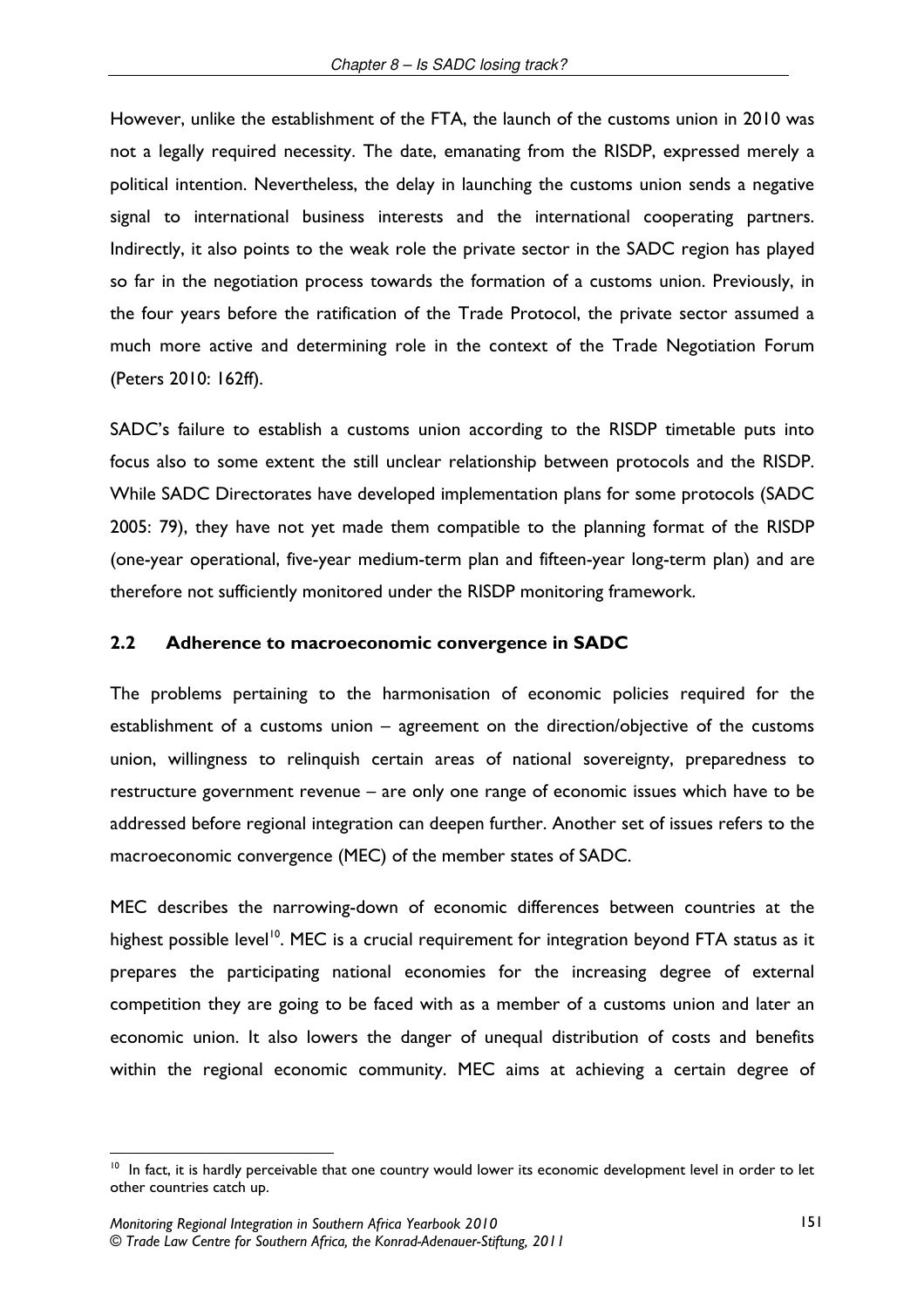structural economic stabilisation. The Economic Commission for Africa (ECA 2008: 2) in its third assessment of regional integration in Africa states:

The success of regional integration depends critically on member countries pursuing convergent macro-economic policies. Misalignments of tariffs, inflation rates, exchange rates, debt-to-GDP-ratios, rate of money growth and other vital macroeconomic variables between member countries would be disruptive to economic integration...It is therefore imperative that the process of strengthening regional integration should include guidelines for the convergence of the macroeconomic and trade policies of the entire regional space so as to strengthen the overall regional integration agenda.

Even before the RISDP was agreed upon, SADC started to think about the issue of MEC. The first approach was made by the governors of the SADC central banks whose ideas were formalised in 2002 in a Memorandum of Understanding (MoU). Selection and quantitative targets for the MEC indicators were strongly influenced by the so-called 'Maastricht Criteria', which guided the European Union into a currency union. In a more generalised form the MEC indicators were incorporated in the SADC Protocol on Finance and Investment, which had been signed in 2007 by all member states but is still awaiting ratification. Once ratified the protocol provides SADC with a set of generally defined economic indicators (Ibid.: 39):

- (a) the rate of inflation in a State Party;
- (b) the ratio of the budget deficit to GDP in a State Party;
- (c) the ratio of public and publicly guaranteed debt to GDP, taking account of the sustainability of such debt, in a State Party; and
- (d) the balance and structure of the current account in a State Party.

The quantified and qualified (timeframe) primary MEC indicators had already been defined in the MoU of 2002. The RISDP of 2003 added a number of secondary MEC indicators. In November 2008, a SADC workshop to review the MEC indicators produced a combined set of MEC indicators which provide a realistic approach to measure MEC in SADC. This latest set of MEC indicators are as follows: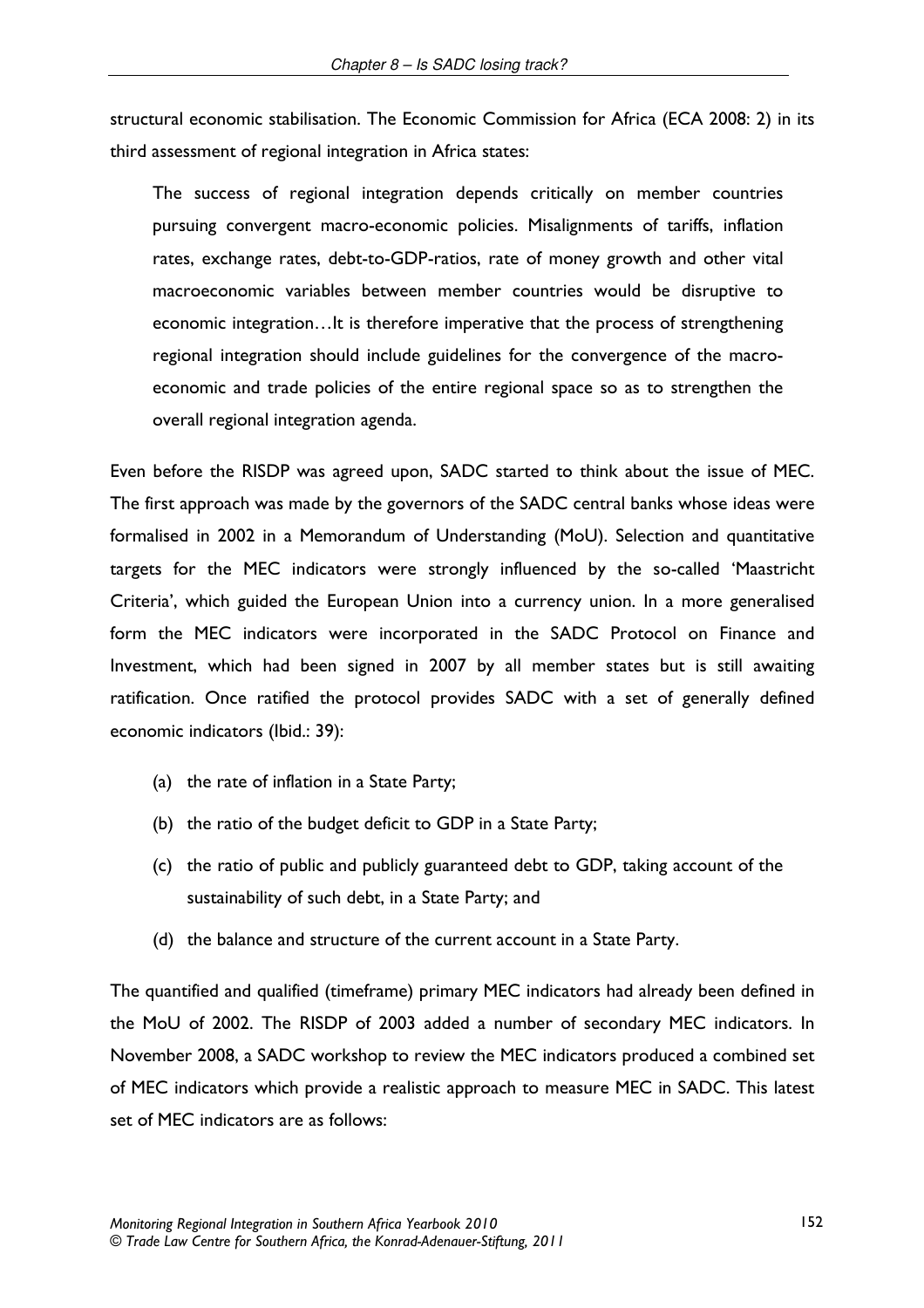| Year/Indicator               | 2008               | 2012       | 2018       |
|------------------------------|--------------------|------------|------------|
| <b>Primary Indicator</b>     |                    |            |            |
| <b>Annual Inflation Rate</b> | < 10%              | $< 5\%$    | $< 3\%$    |
| <b>Secondary Indicators</b>  |                    |            |            |
| <b>Primary Fiscal</b>        | Tba (see:          | Tba        | Tba        |
| Balance/GDP*                 | Explanation below) | $( < 3\%)$ | $( < 3\%)$ |
|                              | (5%)               |            |            |
| Public Debt/GDP              | $< 60\%$           | $< 50\%$   | < 40%      |
| <b>Current Account</b>       | $< 9\%$            | $< 7\%$    | $< 5\%$    |
| <b>Balance/GDP</b>           |                    |            |            |

### Table 2: Proposed architecture of indicators for Macroeconomic Convergence

Source: SADC (2009:20)

In the MoU on MEC tight limits were set for acceptable fiscal deficit levels (shown in \*Explanation: brackets); due to an ongoing discussion on appropriate fiscal deficit levels for developing countries this indicator has been left blank in the proposed architecture for MEC indicators for the time being until some agreement can be reached.

The first phase of MEC was supposed to have been reached in 2008. Despite widespread problems to gather correct economic data it is possible to check the degree of MEC attainment for 2008 for all SADC member states. If the indicator for the 'Primary Fiscal Balance' as originally set by the MOU on MEC is applied, the overall picture with regard to meeting the initial MEC indicators for 2008 is not satisfactory. None of the 14 member states (the Seychelles has not been included) has reached all the macroeconomic targets set for 2008; ten reached three out of the four targets, three reached two targets and Zimbabwe might have reached one of the targets (see Table 3).

The performance of the SADC member states was the least successful with respect to the target for the primary indicator, the annual inflation rate. Only Madagascar, Malawi and Mauritius managed to keep the inflation rate in single digits. However, apart from the DRC and Zimbabwe, the other SADC member states missed the inflation target by only a small margin (0.3% to 3.6%). The best performances were achieved with regard to the target for the 'Primary Fiscal Balance' and the target for the 'Debt to GDP Ratio' with 13 and 12 member states respectively fulfilling the indicator.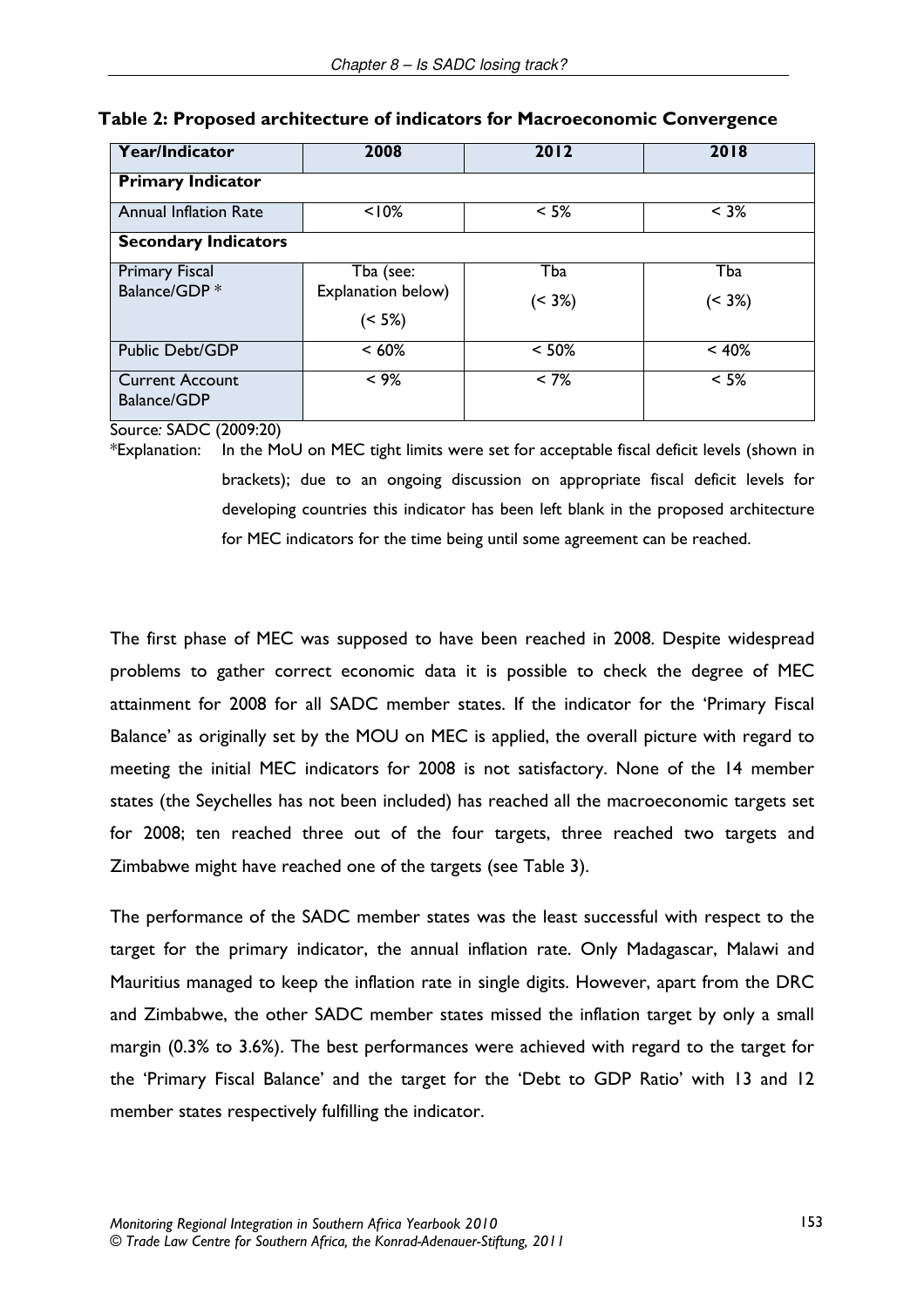| <b>Country</b> | <b>Inflation</b><br>target<br>(single digit) | <b>Fiscal</b><br>balance<br>target<br>(< -5% of<br>GDP) | Debt target<br>(< 60% of GGDP)<br>that is generally<br>known as an<br>abbreviation | <b>Current account</b><br>target<br>$(<$ -9% of GDP) | <b>Score in</b><br>2008 |
|----------------|----------------------------------------------|---------------------------------------------------------|------------------------------------------------------------------------------------|------------------------------------------------------|-------------------------|
| <b>ANG</b>     | 13.2                                         | $+8.9$                                                  | 33.0                                                                               | $+21.2$                                              | $3$ of 4                |
| <b>BOT</b>     | 12.6                                         | $-0.8$                                                  | 6.0                                                                                | $+15.0$                                              | $3$ of 4                |
| <b>DRC</b>     | 23.8                                         | $+0.7$                                                  | n/a                                                                                | $-7.3$                                               | $2$ of 4                |
| <b>LES</b>     | $\overline{10.8}$                            | $-1.0$                                                  | 55.0                                                                               | $+12.6$                                              | $3$ of 4                |
| <b>MAD</b>     | 9.4                                          | $-4.7$                                                  | 30.0                                                                               | $-22.8$                                              | $3$ of 4                |
| <b>MAL</b>     | 8.8                                          | $-6.3$                                                  | 46.4                                                                               | $-6.3$                                               | $3$ of 4                |
| <b>MAU</b>     | 9.7                                          | $-3.4$                                                  | 57.7                                                                               | $-10.5$                                              | $3$ of 4                |
| <b>MOZ</b>     | 10.3                                         | $-2.8$                                                  | 40.0                                                                               | $-6.1$                                               | $3$ of 4                |
| <b>NAM</b>     | 10.3                                         | $=4.7$                                                  | $\overline{18.7}$                                                                  | $+3.8$                                               | $3$ of 4                |
| <b>RSA</b>     | 11.6                                         | $-0.7$                                                  | 32.0                                                                               | $-7.4$                                               | $3$ of 4                |
| <b>SWA</b>     | 12.6                                         | $-1.3$                                                  | 17.8                                                                               | $-15.4$                                              | $2$ of 4                |
| <b>TAN</b>     | 10.3                                         | $-3.8$                                                  | 38.0                                                                               | $-12.5$                                              | $2$ of 4                |
| <b>ZAM</b>     | 13.6                                         | $+1.0$                                                  | 8.1                                                                                | $-4.2$                                               | $3$ of $4$              |
| <b>ZIM</b>     | 1,594,745                                    | $+29.9*$                                                | 114.7                                                                              | $-16.6$                                              | $I$ of 4                |
| <b>TOTAL</b>   | $3$ of 14                                    | $13$ of $14$                                            | $12$ of $14$                                                                       | $9$ of 14                                            |                         |

| Table 3: Attainment of primary Macro Economic Convergence criteria in SADC 2008 |  |  |
|---------------------------------------------------------------------------------|--|--|
|---------------------------------------------------------------------------------|--|--|

Source: SADC (2009c); own compilation

\*Explanation:

The high surplus in the case of Zimbabwe is not the product of prudent economic policies but the result of the collapse of the economy: revenue collected in local currency was impossible to be spent by government as a result of its loss of value (SADC 2009c:10). Under normal circumstances, Zimbabwe would have recorded a fiscal deficit.

It is also important to note that 2008 was a year when a booming global economy and high commodity prices started to impact on price levels. Just a year before I lout of the 14 SADC member states had inflation rates of below 10% and would have fulfilled the primary indicator. Thanks to the Heavily Indebted Poor Countries (HIPC) initiative, nearly all SADC countries received substantial debt relief. This together with better fiscal management made their external debt positions manageable once again. Tanzania was the last of the eligible SADC member states to reach the completion point under the HIPC initiative providing some debt relief in 2007 (Peters (2010): 244; AfDB 2010:3ff).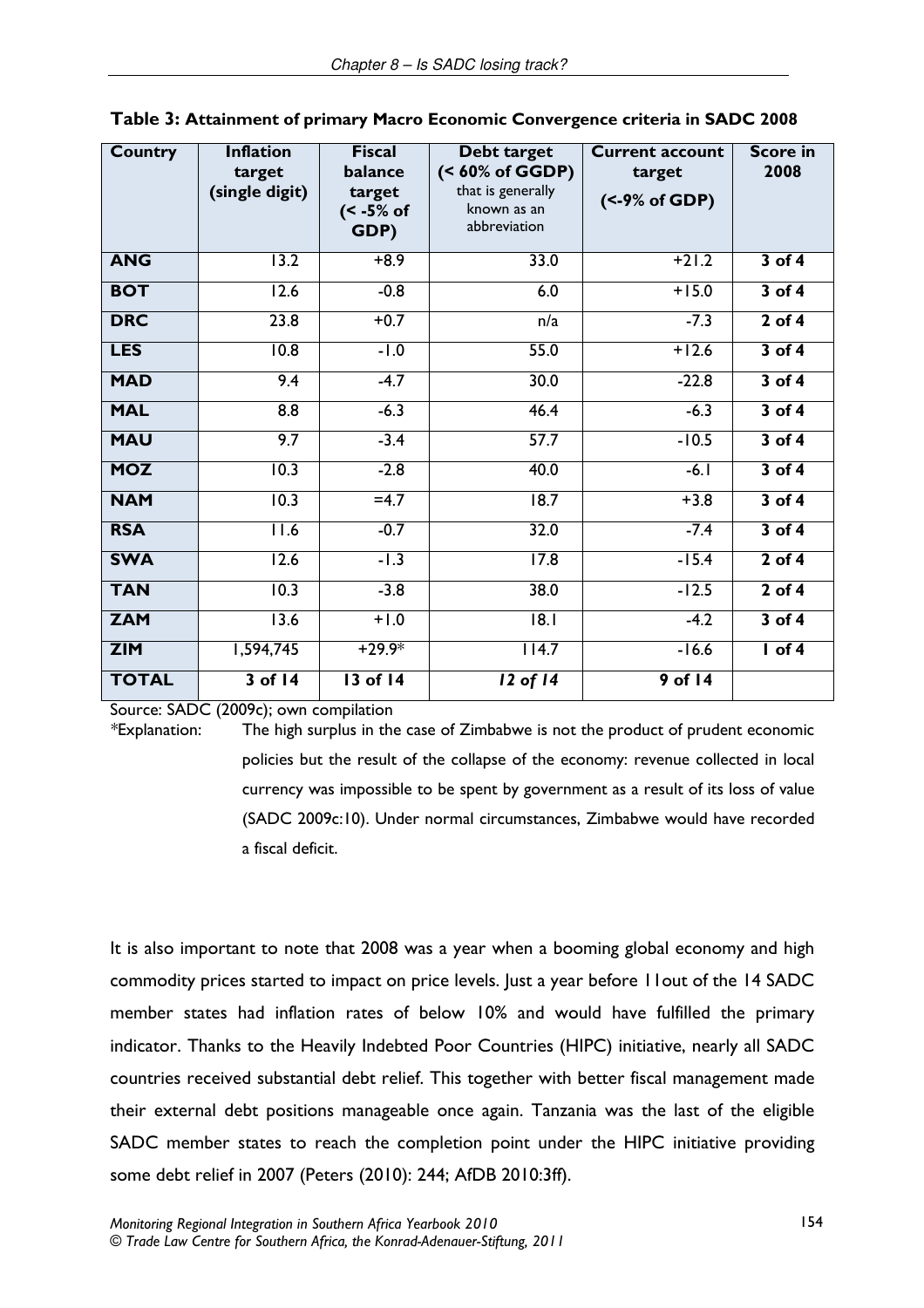The economic data available for 2009 indicates that the world economic crisis hit the SADC region quite hard. Regional economic growth dropped from +6.3% in 2008 to -1.4% in 2009 but promised to bounce back to around +4% in 2010 (AfDB 2010:4). While average inflation rates for most SADC countries dropped to 8.4% in 2009 inter alia due to sharply decreasing oil prices they picked up slightly again in 2010 when the world economy started to get back into gear. The development for the other three MEC indicators was less favourable (Ibid.: Annex 3) but either still within the set target range or close to it:

- The fiscal balance dropped from +2.6% in 2008 to -5.1% in 2009 for the region.
- The current account position for the region deteriorated from -2.5% in 2008 to 9.2% in 2009.
- The regional debt position increased from 24.7% of GDP in 2008 to 27.2% in 2009.

Although the overall trend concerning MEC in the SADC region has been rather positive for the last decade (Ibid.: Annex 3), the volatility of macroeconomic fortunes over the last three years shows how vulnerable the national economies in southern Africa are with regard to global developments. Macroeconomic stability in the SADC region is therefore heavily dependent on external forces (high global demand and prices for regional commodities; special development initiatives such as HIPC; global financial speculation such as the current high inflow of funds into South African Government Bonds) and might thus be more accidental than sustainable.

In summary, it appears that SADC is on a good way towards increasing regional MEC until 2008 although it was thrown back first by the impact of the overheating of the world economy (which increased regional inflation) and then in 2009 by the global recession. For 2008, most countries met three of the four MEC indicator values but had difficulties meeting the primary inflation-related indicator.

The MEC targets have probably been rather ambitious in view of the strong dependency of the SADC economies on external factors. But from a mere economic point of view they are necessary in order to map out a path to MEC in the SADC region.

In terms of the adherence to timetables, SADC has been close to meet the targets for 2008 and might have a good chance to meet to a large extent the targets for  $2012 -$  if the global economic recovery continues. The latter point underscores how open the realisation of the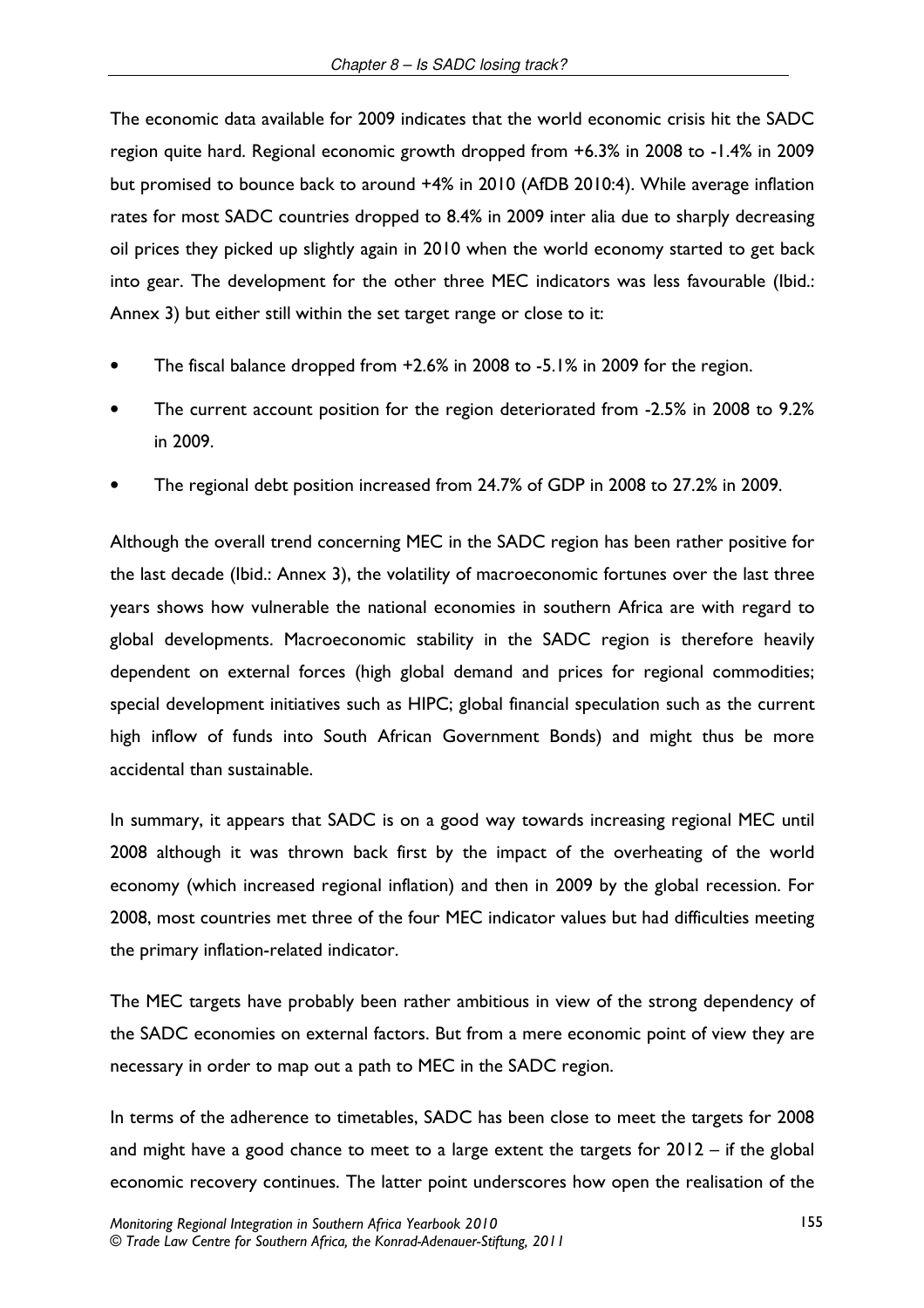MEC targets is to external influences and how limited the room for manoeuvre is for most SADC member states to influence economic performance through appropriate domestic policies.

#### $2.3$ Adherence to democratic convergence in SADC

Although less prominently discussed and written about, regional integration can only work if not only the economies converge but also the political systems become more democratic. Political democratic convergence (PDC) is defined as '... the collective process within a regional integration body towards the adoption and practice of higher degrees of democracy at national level' (Peters 2010: 266). It is a crucial requirement for deeper regional integration because PDC ensures similar political and economic conditions and thus predictability in all member states. Less democratic or autocratic states are less predictable in their application of the rule of law, regime stability and economic development orientation and thus a liability for regional integration – as the example of Zimbabwe aptly emphasises.

SADC has produced some protocols which deal with aspects of democratisation and governance:

- the SADC Treaty
- the Protocol on Politics, Defence and Security Cooperation
- the Protocol on Tribunal and the Rules of Procedure
- the Protocol against Corruption

None of these protocols or other SADC agreements referring to democracy such as the Mutual Defence Pact, which was signed by most SADC members in 2003 but still awaits ratification, or the SADC Charter of Fundamental Social Rights, which entered into force in 2003, contains any implementation schedules.

The SADC Treaty itself in the form of general objectives refers to the promotion of democracy and good governance but does not consider this a precondition for deeper regional integration. These principles were reinforced by the Protocol on Politics, Defence and Security<sup>11</sup> and the SIPO. However, 'politics' is still understood by most SADC leaders as

<sup>&</sup>lt;sup>11</sup> It is interesting to note, however, that the term 'democracy' does not appear in the title of the protocol and rather a more neutral expression - 'politics' - is being used.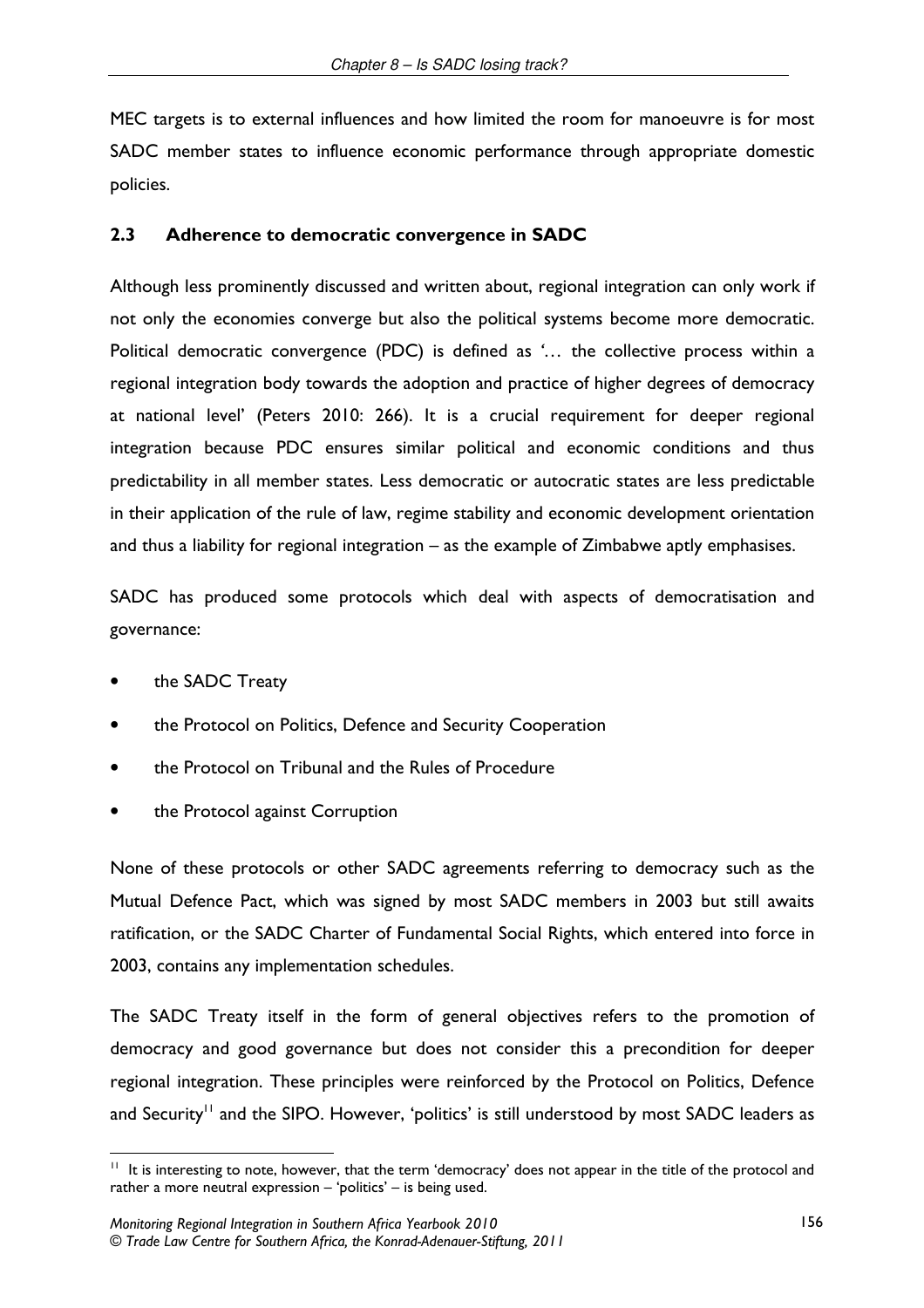'stability and security' and not so much as 'democracy and good governance' as the Protocol on PDS shows (SADC 2001:Art. 2).

The Protocol on the Tribunal provides for the establishment of an important instrument not only for the settlement of SADC disputes but also for the enforcement of democratic standards of the rule of law. Being established in Windhoek, the Tribunal officially started functioning in 2007; according to its operational brief no time schedules or deadlines were set.

With the Protocol against Corruption (signed in 2001 and entering into force in 2005) SADC employed an instrument to tackle one of the big problems of the region. According to the protocol, the member states are supposed to report regularly on its implementation to an overseeing committee. However, until now the committee has not yet been established and the protocol in fact not been implemented (Noa 2010). All deadlines have been ignored by the SADC member states.

The SADC Treaty and instruments are not providing any measurable yardsticks for PDS. And unlike in macroeconomics there are also no specific and objective indicators which could express the degree of democratisation or good governance in a country. However, a number of indices exists which - when combined - can provide an approximation of the state of democratisation and governance in individual countries.

In this chapter, despite the missing formal link between regional integration and the attainment of democracy, we will treat the issue as a general necessary requirement for the success of regional integration in the SADC region. The following indices are used to analyse to what extent the SADC region is moving towards PDC:

- The Corruption Perception Index (CPI) of Transparency International, which attaches a value regarding the degree of transparency between 1.0 and 10 to most countries in the world.
- The Bertelsmann Transformation Index (BTI) of the Bertelsmann Foundation, which inter alia attaches values regarding the degree of transformation towards democracy and market economy for some 120 transformation countries on a scale from 1 to 10 (full transformation).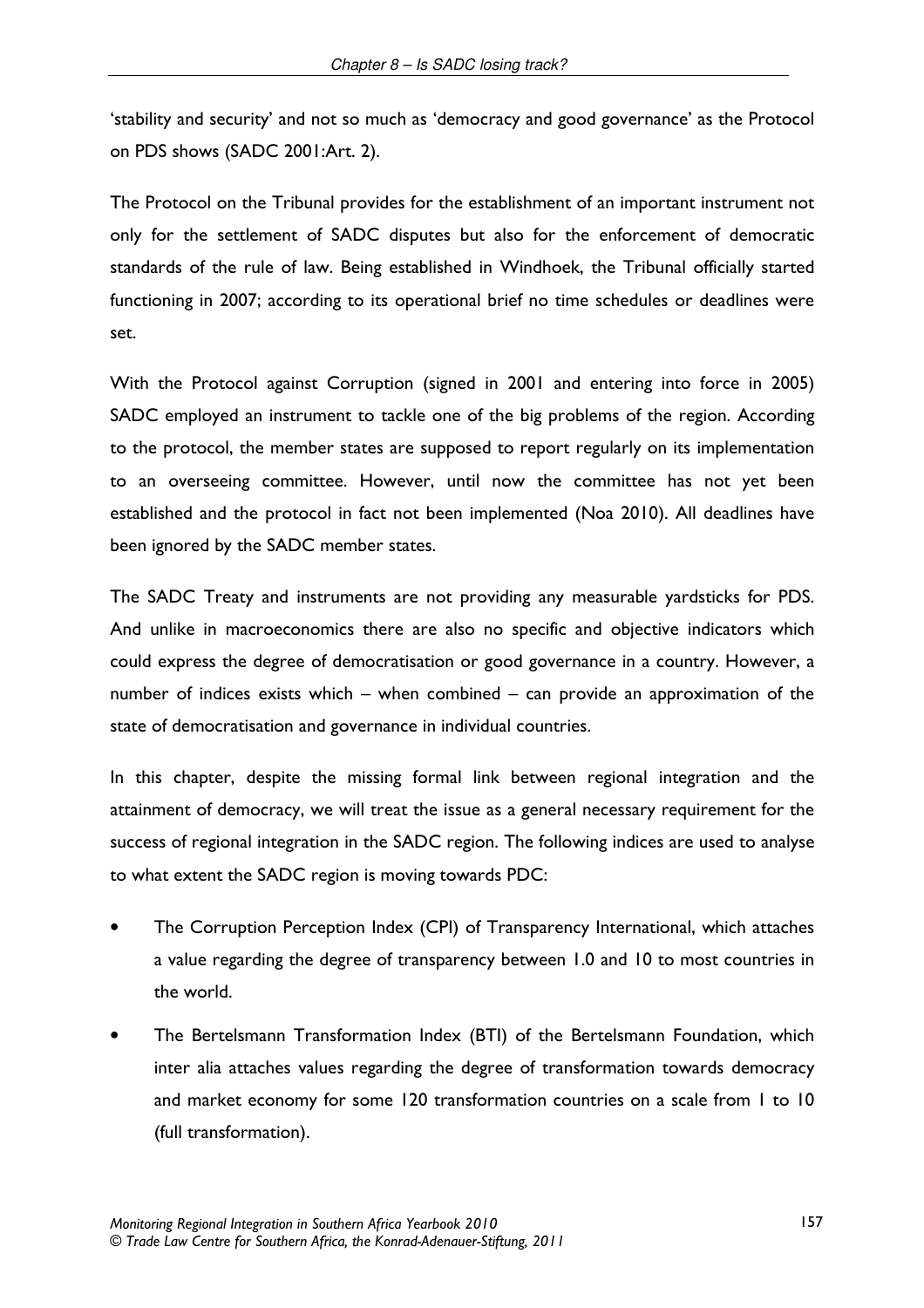- The Freedom House Index of Freedom House (US) measuring the degree of attainment of civil rights and civil liberties on a scale from 1 to 7 (totally unfree).
- The Ibrahim Index (II) of the Mo Ibrahim Foundation measuring to what degree African countries have achieved good governance and looking at '... the delivery of public goods and services to citizens by government and non-state actors<sup>12</sup> on a scale from I to 100 (good governance).

The picture concerning corruption in the SADC region is, on the whole, negative. The perceived level of corruption in the SADC member states in 2010 was higher than in 2000 although it marginally improved as compared to 2004 and 2006. In seven out of 15 member states, corruption levels rose while they fell in another seven and stayed the same in one country. South Africa is among those countries in which perceived corruption levels have worsened. As a region, SADC consists of one group (Botswana, Mauritius, Seychelles, South Africa and Namibia) with moderate levels of corruption, another group with serious corruption problems (Lesotho, Malawi, Swaziland and Zambia) and a third group of states where corruption is endemic  $-$  this group is the largest. On the whole, the majority of SADC member states can be perceived as being corrupt (ratings of below 4 on the CPI scale) and only two countries (Botswana and Mauritius) show a value of above 5 on the overall scale.

<sup>&</sup>lt;sup>12</sup> See www.moibrahimfoundation.org/en/section/the-ibrahim-index.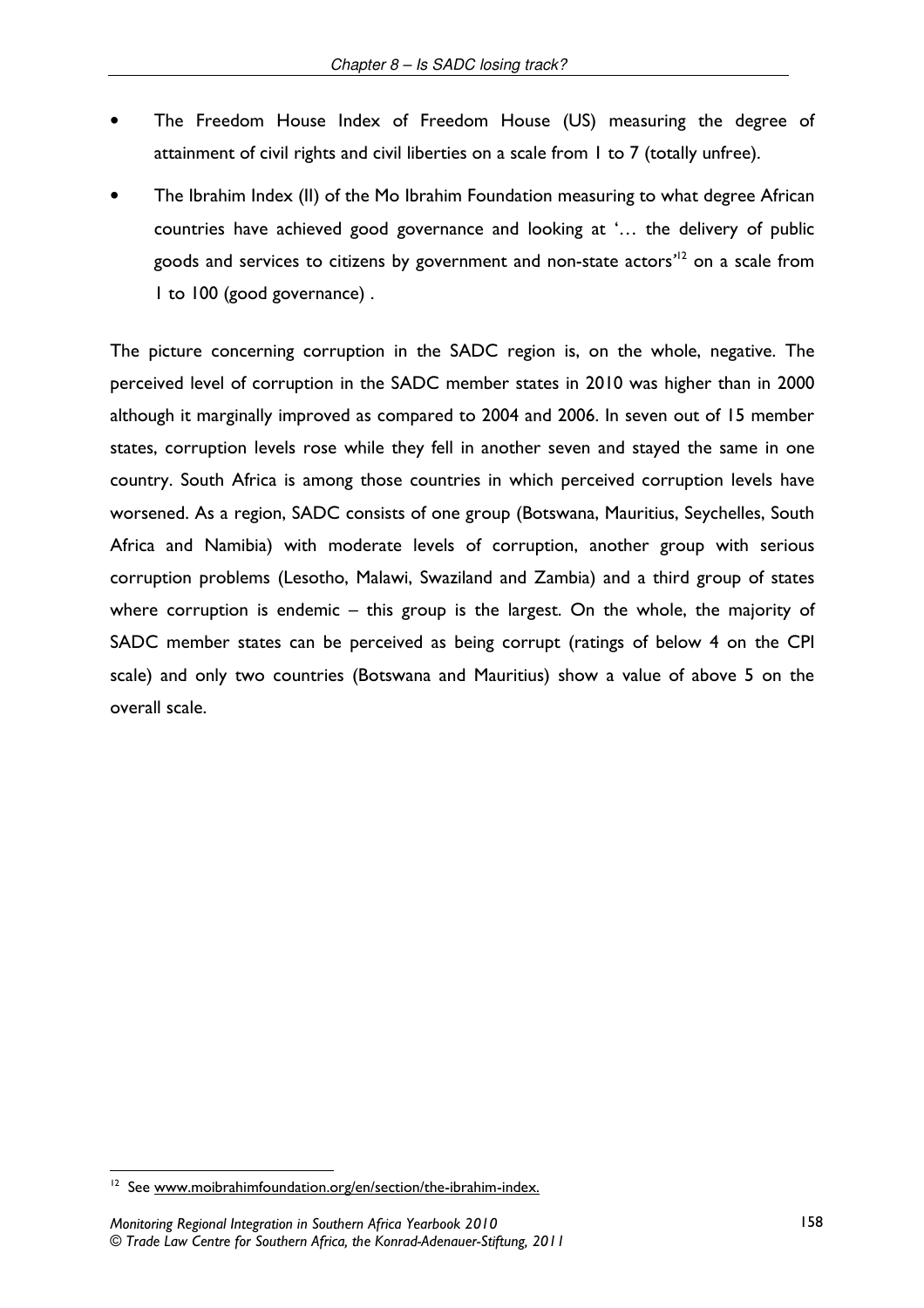|            | 2000            |              |                 | 2004             |                 | 2006             |                  | 2008             |                 | 2009             |                  | 2010             | <b>Trend</b> |
|------------|-----------------|--------------|-----------------|------------------|-----------------|------------------|------------------|------------------|-----------------|------------------|------------------|------------------|--------------|
|            | Rank            | <b>Value</b> | <b>Rank</b>     | Value            | <b>Rank</b>     | Value            | <b>Rank</b>      | Value            | <b>Rank</b>     | Value            | <b>Rank</b>      | Value            |              |
| <b>ANG</b> | 85              | 1.7          | 129             | 2.0              | 142             | 2.2              | 158              | 1.9              | 162             | 1.9              | 168              | 1.9              | $\ddot{}$    |
| <b>BOT</b> | 26              | 6.0          | $\overline{29}$ | 6.0              | $\overline{37}$ | $\overline{5.6}$ | $\overline{36}$  | $\overline{5.8}$ | $\overline{37}$ | 5.6              | $\overline{33}$  | 5.8              | ٠            |
| <b>DRC</b> | n/a             | n/a          | 133             | 2.0              | 156             | $\overline{2.0}$ | $\overline{171}$ | 1.7              | 162             | $\overline{1.9}$ | 164              | 2.0              | $\mathbf 0$  |
| <b>LES</b> | n/a             | n/a          | n/a             | n/a              | $\overline{79}$ | $\overline{3.2}$ | $\overline{92}$  | $\overline{3.2}$ | $\overline{89}$ | 3.3              | $\overline{78}$  | $\overline{3.5}$ | $\ddot{}$    |
| <b>MAD</b> | n/a             | n/a          | $\overline{82}$ | $\overline{3.1}$ | $\overline{84}$ | $\overline{3.1}$ | 85               | $\overline{3.4}$ | 99              | $\overline{3.0}$ | $\overline{123}$ | $\overline{2.6}$ |              |
| <b>MAL</b> | $\overline{43}$ | 4.1          | 90              | $\overline{2.8}$ | 105             | $\overline{2.7}$ | $\overline{115}$ | $\overline{2.8}$ | 89              | 3.3              | 85               | $\overline{3.4}$ |              |
| <b>MAU</b> | $\overline{37}$ | 4.7          | 54              | 4.1              | 42              | 5.1              | 4 <sub>1</sub>   | 5.5              | $\overline{42}$ | 5.4              | $\overline{39}$  | 5.4              | ÷            |
| <b>MOZ</b> | $\overline{8}$  | 2.2          | 90              | 2.8              | 99              | $\overline{2.8}$ | 126              | $\overline{2.6}$ | 130             | 2.5              | 116              | $\overline{2.7}$ | $\ddot{}$    |
| <b>NAM</b> | 30              | 5.4          | 54              | 4.1              | 55              | 4.1              | 61               | 4.5              | 56              | 4.5              | 56               | 4.4              | ٠            |
| <b>SA</b>  | 34              | 5.0          | 44              | 4.6              | 51              | 4.6              | 54               | 4.9              | $\overline{55}$ | 4.7              | 54               | 4.5              | ۰.           |
| <b>SEY</b> | n/a             | n/a          | 48              | 4.4              | 63              | $\overline{3.6}$ | $\overline{55}$  | $\overline{4.8}$ | $\overline{54}$ | 4.8              | 49               | $\overline{4.8}$ | ÷            |
| <b>SWA</b> | n/a             | n/a          | n/a             | n/a              | 2               | $\overline{2.5}$ | $\overline{72}$  | $\overline{3.6}$ | 79              | $\overline{3.6}$ | 91               | $\overline{3.2}$ | $\ddot{}$    |
| <b>TAN</b> | 76              | 2,5          | 90              | 2.8              | 93              | 2.9              | 102              | 3.0              | 126             | 2.6              | 116              | 2.7              | $\ddot{}$    |
| <b>ZAM</b> | 57              | 3.4          | 102             | 2.6              | 111             | 2.4              | 115              | 2.8              | 99              | 3.0              | 101              | 3.0              | ٠            |
| <b>ZIM</b> | 65              | 3.0          | 114             | 2.3              | 130             | $\overline{2.4}$ | 166              | 8.1              | 146             | 2.2              | 134              | 2.4              | ٠            |
| Aver       |                 | 3.8          |                 | 3.4              |                 | 3.3              |                  | $\overline{3.4}$ |                 | 3.4              |                  | 3.5              | ۰            |

Table 4: Transparency in the SADC region 2000 - 2010

Source: www.transparencyinternational.org; various years; own compilation

The BTI 2010<sup>13</sup>, portrays a divergent picture of the political and economic transformation of the SADC region (13 of the 15 member states were covered by the BTI for 2007–2009). While four member states of SADC can be categorised as democracies (Botswana, Mauritius, Namibia and South Africa), six as democracies with deficiencies (Lesotho, Madagascar, Malawi, Mozambique, Tanzania, and Zambia), three are classified as outright autocracies (Angola, DRC and Zimbabwe). Only Angola, the DRC and Malawi improved their ratings between 2003-5 (BTI 2006) and 2007-9 (BTI 2010); two other member states (Tanzania and Zambia) more or less maintained their values while the other seven countries covered by the BTI showed a deteriorating level of transformation. Reason for concern is that amongst the backsliders are all the SADC member states which are regarded as democracies. On the whole, the democratic (and economic transformation) in the SADC region shows a negative trend.

<sup>&</sup>lt;sup>13</sup> Covering the period between February 2007 and January 2009.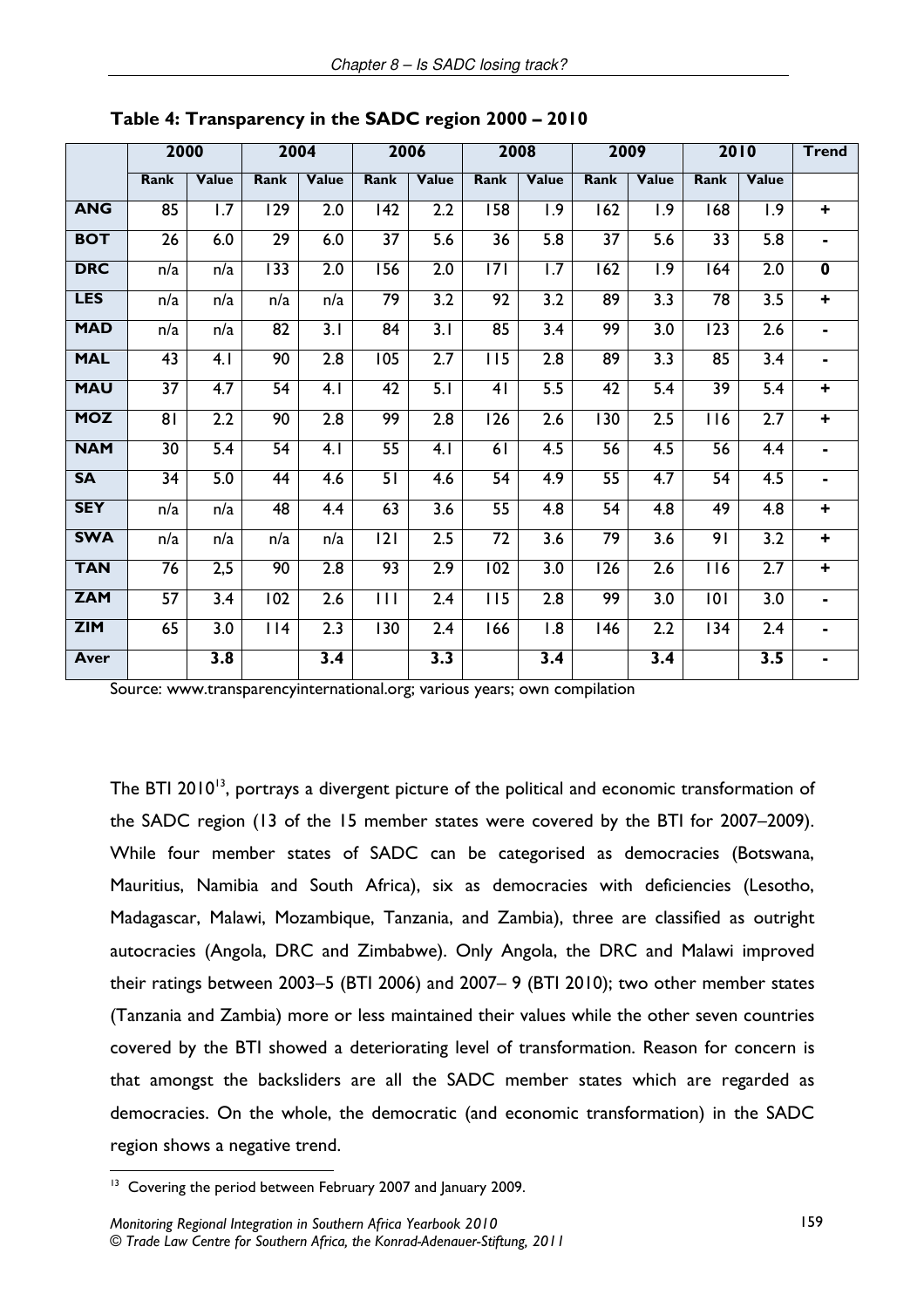|                | $2003 - 5$ | $2005 - 7$ | $2007 - 9$        | <b>Trend</b>            |
|----------------|------------|------------|-------------------|-------------------------|
| <b>ANG</b>     | 3.41       | 3.82       | 4.56              | $++$                    |
| <b>BOT</b>     | 7.98       | 7.94       | $\overline{7.81}$ | $\blacksquare$          |
| <b>DRC</b>     | 2.62       | 3.16       | 3.53              | $++$                    |
| <b>LES</b>     | n/a        | n/a        | 5.35              | $\mathbf 0$             |
| <b>MAD</b>     | 6.45       | 6.23       | 5.30              | --                      |
| <b>MAL</b>     | 4.89       | 5.35       | 5.56              | ٠                       |
| <b>MAU</b>     | 8.17       | 8.33       | 7.94              | ۰                       |
| <b>MOZ</b>     | 6.01       | 5.56       | 5.71              | ۰                       |
| <b>NAM</b>     | 7.15       | 7.32       | 6.99              | ۰                       |
| <b>SA</b>      | 7.98       | 7.98       | 7.16              | ۰                       |
| <b>TAN</b>     | 5.65       | 5.84       | 5.58              | $\mathbf 0$             |
| <b>ZAM</b>     | 6.07       | 5.97       | 5.99              | $\overline{\mathbf{0}}$ |
| <b>ZIM</b>     | 3.38       | 3.39       | 3.01              | ۰                       |
| <b>Average</b> | 5.81       | 5.91       | 5.73              | $\blacksquare$          |

Table 5: The BTI for SADC countries 2003 - 2009

Source: www.bertelsmann-stiftung.org, different years; own compilation

The Freedom House Index on 'freedom in the world' shows stagnation for the SADC region between 2000 and 2009. Six countries improved their ratings; four countries remained at the same level and in five member states 'freedom' became more restricted. The average value remained the same and puts the region as a whole at the 'partly free' level. Not surprisingly, one of countries whose rating slipped is Zimbabwe but another one is South Africa, the most important member state of SADC. Four of the 15 rated SADC countries are considered as 'free', amongst them also South Africa (the others are Botswana, Mauritius and Namibia), seven as 'partly free' and four as 'un-free' (Swaziland, Zimbabwe, Angola and DRC). The overall picture provided by the Freedom House ratings shows a region clearly divided into three groups with little if any movement towards regional democratic convergence. Predominantly, the countries of the SADC region have not yet reached the level of free and democratic states.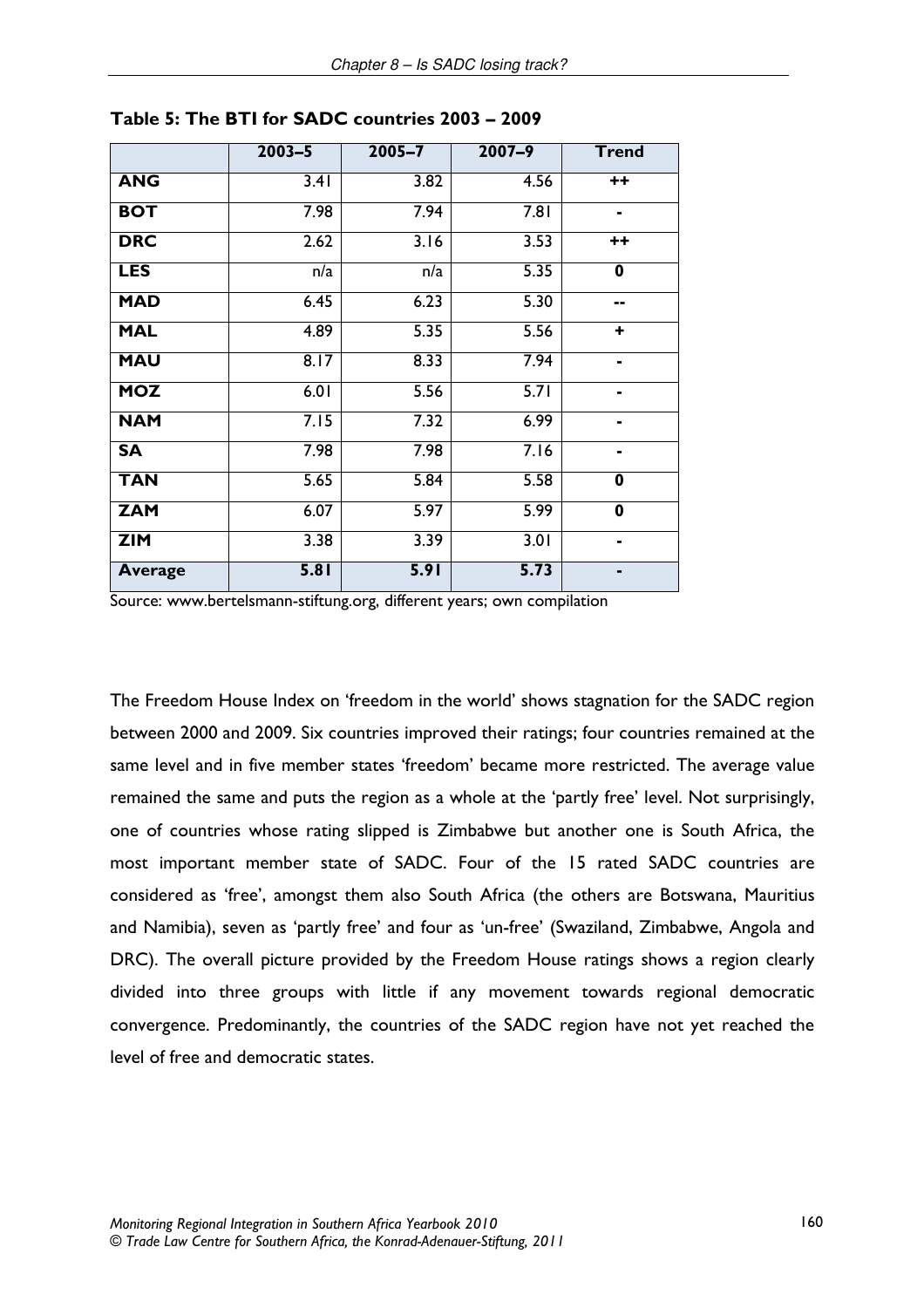|             | 2000                    | 2004                    | 2005                    | 2006                    | 2007                    | 2008                    | 2009                    | <b>Trend</b>   |
|-------------|-------------------------|-------------------------|-------------------------|-------------------------|-------------------------|-------------------------|-------------------------|----------------|
| <b>ANG</b>  | 6                       | $\overline{5.5}$        | $\overline{5.5}$        | 5.5                     | 5.5                     | 5.5                     | 5.5                     | $\ddot{}$      |
| <b>BOT</b>  | $\overline{2}$          | $\overline{2}$          | $\overline{2}$          | $\overline{2}$          | $\overline{2}$          | $\overline{2}$          | $\overline{2}$          | $\overline{0}$ |
| <b>DRC</b>  | 6.5                     | $\overline{6}$          | $\overline{6}$          | $\overline{5.5}$        | $\overline{5.5}$        | 6                       | 6                       | $\ddot{}$      |
| <b>LES</b>  | $\overline{4}$          | 2.5                     | 2.5                     | 2.5                     | 2.5                     | 2.5                     | $\overline{\mathbf{3}}$ | $\ddot{}$      |
| <b>MAD</b>  | $\overline{\mathbf{3}}$ | $\overline{\mathbf{3}}$ | $\overline{\mathbf{3}}$ | $\overline{\mathbf{3}}$ | $\overline{3.5}$        | 3.5                     | $\overline{5}$          | $\blacksquare$ |
| <b>MAL</b>  | $\overline{\mathbf{3}}$ | $\overline{4}$          | $\overline{2}$          | $\overline{2}$          | $\overline{4}$          | $\overline{4}$          | $\overline{3.5}$        | $\blacksquare$ |
| <b>MAU</b>  | $\overline{1.5}$        |                         |                         | $\overline{1.5}$        | $\overline{1.5}$        | $\overline{1.5}$        | $\overline{1.5}$        | $\mathbf 0$    |
| <b>MOZ</b>  | 3.5                     | 3.5                     | 3.5                     | $\overline{3.5}$        | $\overline{\mathbf{3}}$ | $\overline{\mathbf{3}}$ | 3.5                     | $\overline{0}$ |
| <b>NAM</b>  | 2.5                     | 2.5                     | $\overline{2}$          | $\overline{2}$          | $\overline{2}$          | $\overline{2}$          | $\overline{2}$          | $\ddot{}$      |
| <b>SA</b>   | $\overline{1.5}$        | $\overline{1.5}$        | $\overline{1.5}$        | $\overline{2}$          | $\overline{2}$          | $\overline{2}$          | $\overline{2}$          | $\blacksquare$ |
| <b>SEY</b>  | $\overline{\mathbf{3}}$ | $\overline{3}$          | $\overline{3}$          | $\overline{\mathbf{3}}$ | $\overline{\mathbf{3}}$ | $\overline{\mathbf{3}}$ | $\overline{\mathbf{3}}$ | $\overline{0}$ |
| <b>SWA</b>  | 5.5                     | 6                       | 6                       | 6                       | 6                       | 6                       | 6                       | $\blacksquare$ |
| <b>TAN</b>  | $\overline{4}$          | $\overline{3.5}$        | $\overline{3.5}$        | $\overline{3.5}$        | $\overline{3.5}$        | 3.5                     | $\overline{3.5}$        | $\ddot{}$      |
| <b>ZAM</b>  | $\overline{4.5}$        | $\overline{4}$          | $\overline{\mathbf{4}}$ | $\overline{3.5}$        | $\overline{3.5}$        | $\overline{\mathbf{3}}$ | $\overline{3.5}$        | $\ddot{}$      |
| <b>ZIM</b>  | 5.5                     | 6.5                     | 6.5                     | 6.5                     | 6.5                     | 6.5                     | 6                       | $\blacksquare$ |
| <b>SADC</b> | 3.7                     | 3.6                     | 3.5                     | 3.5                     | 3.6                     | 3.6                     | 3.7                     | $\overline{0}$ |

Source: www.Freedomhouse.org; different years; own compilation

The Ibrahim Index in general depicts a rather positive trend as far as good governance is concerned. The Index shows a steady improvement for most countries in the SADC region. Only three (Madagascar, Mozambique and Zimbabwe) of the 15 SADC member states had lower values in 2009 than in 2000. Some countries in the region, such as Angola, the DRC, Lesotho, Mauritius and Zambia showed considerable improvement. Of the ten top performers for Africa in 2009, six were from the SADC region<sup>14</sup>. With the exception of the DRC and Zimbabwe and the rapidly improving Angola, all the other SADC member states show results which are above the African average. Five top performers are to be noted: Mauritius, Botswana, the Seychelles, South Africa and Namibia.

<sup>&</sup>lt;sup>14</sup>The country data and composite values of the Mo Ibrahim Index are usually two years old when published. The Ibrahim Index of 2009 will therefore depict data for 2007.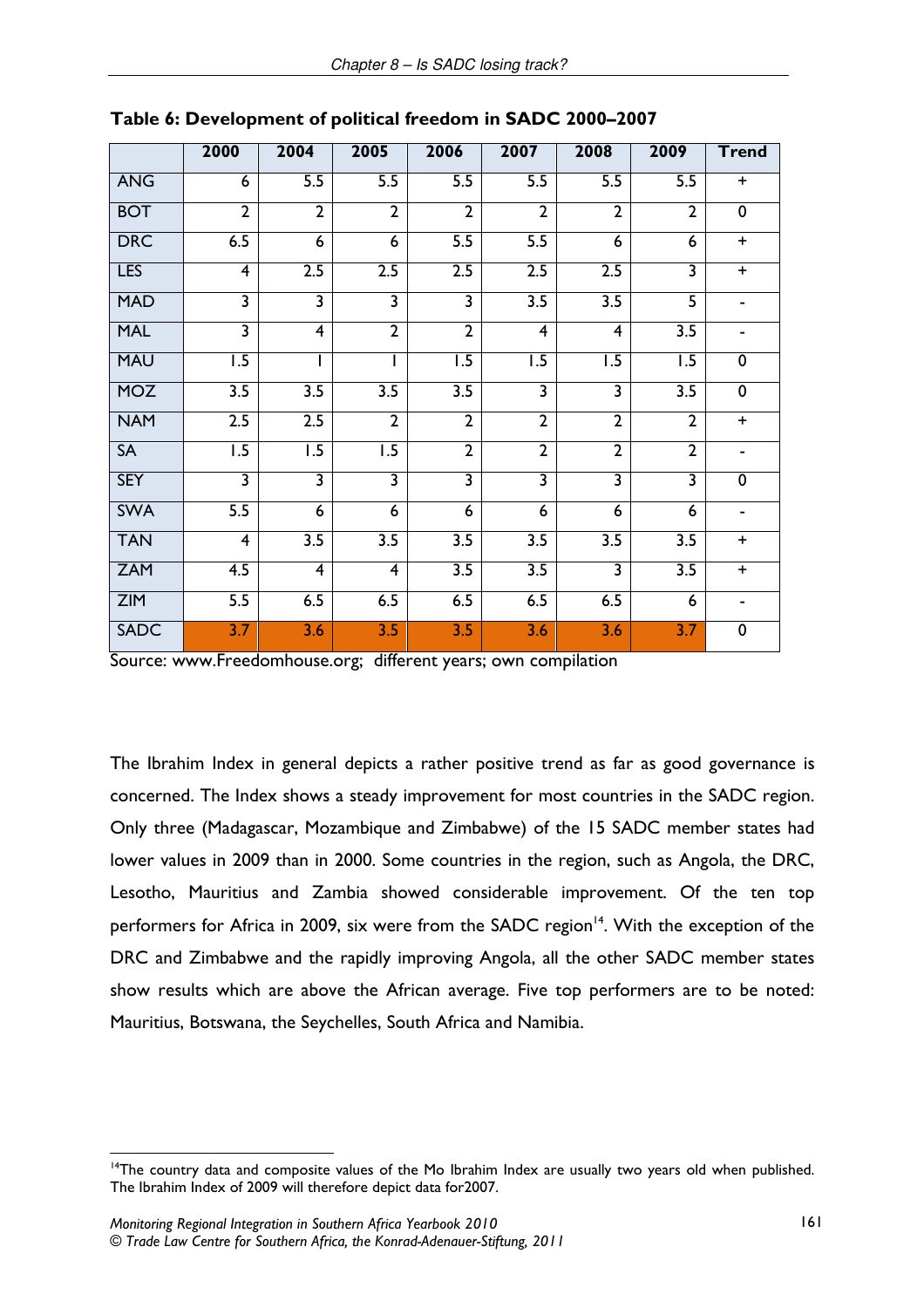|            | 2001              | 2003              | 2005 | 2007 | 2008              | 2009              | <b>Trend</b>         |
|------------|-------------------|-------------------|------|------|-------------------|-------------------|----------------------|
| <b>ANG</b> | 23.4              | 27.4              | 30.7 | 32.1 | 37.0              | 39.3              | $+ + +$              |
| <b>BOT</b> | 74.5              | 74.6              | 75.3 | 76.2 | 76.4              | 75.9              | $\ddot{}$            |
| <b>DRC</b> | 25.6              | 25.9              | 29.4 | 31.5 | 32.8              | 31.1              | $++$                 |
| <b>LES</b> | 54.8              | 57.1              | 57.9 | 59.5 | 59.4              | 60.1              | $++$                 |
| <b>MAD</b> | 55.7              | 54.3              | 54.8 | 56.6 | 55.0              | 48.7              | --                   |
| <b>MAL</b> | 49.8              | 49.3              | 49.0 | 50.4 | $\overline{51.7}$ | $\overline{51.7}$ | $\ddot{\phantom{1}}$ |
| <b>MAU</b> | 77.9              | 77.7              | 79.3 | 79.5 | 82.2              | 83.0              | $++$                 |
| <b>MOZ</b> | 52.6              | 53.6              | 52.5 | 51.3 | 50.9              | 52.1              | $\blacksquare$       |
| <b>NAM</b> | 67.5              | 67.4              | 65.9 | 69.1 | 68.7              | 67.3              | $\mathbf 0$          |
| <b>SA</b>  | 72.3              | 72.0              | 70.9 | 72.8 | 70.9              | 71.5              | ٠                    |
| <b>SEY</b> | 73.6              | 74.4              | 75.5 | 78.0 | 77.0              | 78.5              | $\ddot{}$            |
| <b>SWA</b> | 45.9              | 45.8              | 46.3 | 50.0 | 51.1              | 50.8              | $\ddot{}$            |
| <b>TAN</b> | 53.0              | 52.3              | 51.9 | 54.8 | 55.5              | 55.0              | ÷.                   |
| <b>ZAM</b> | 49.4              | 50.3              | 50.5 | 54.4 | 54.8              | 54.9              | $++$                 |
| <b>ZIM</b> | 35.9              | 35.8              | 33.5 | 32.3 | 31.6              | 32.7              | $\blacksquare$       |
| Average    | $\overline{54.1}$ | $\overline{54.5}$ | 54.9 | 56.6 | 57.0              | $\overline{56.8}$ | ÷                    |

Table 7: Governance in the SADC region

Source: www.moibrahimfoundation.org; different years; own compilation

In the Ibrahim Index the contrasting positive development trend as far as good governance is concerned<sup>15</sup> may be caused by a stronger incorporation of socioeconomic factors. However, in the context of this study it is more important that the index also identifies more or less the same groups of advanced and badly performing member states as the other three indices. The emerging image is that of a divergent region with three distinct groups of countries as far as democratic convergence is concerned:

- a 'democratic' group of countries with Botswana, Mauritius, Namibia, South Africa, and to some extent the Seychelles;
- an 'intermediate' group of countries with deficient democracies including Lesotho, Madagascar, Malawi, Mozambique, Tanzania and Zambia;
- an 'autocratic' group of countries including Angola, DRC, Swaziland and Zimbabwe.

<sup>&</sup>lt;sup>15</sup> The Ibrahim Index is a composition of four indices: 'safety and the rule of law'; 'participation and human rights'; 'sustainable economic opportunity'; and 'human development'.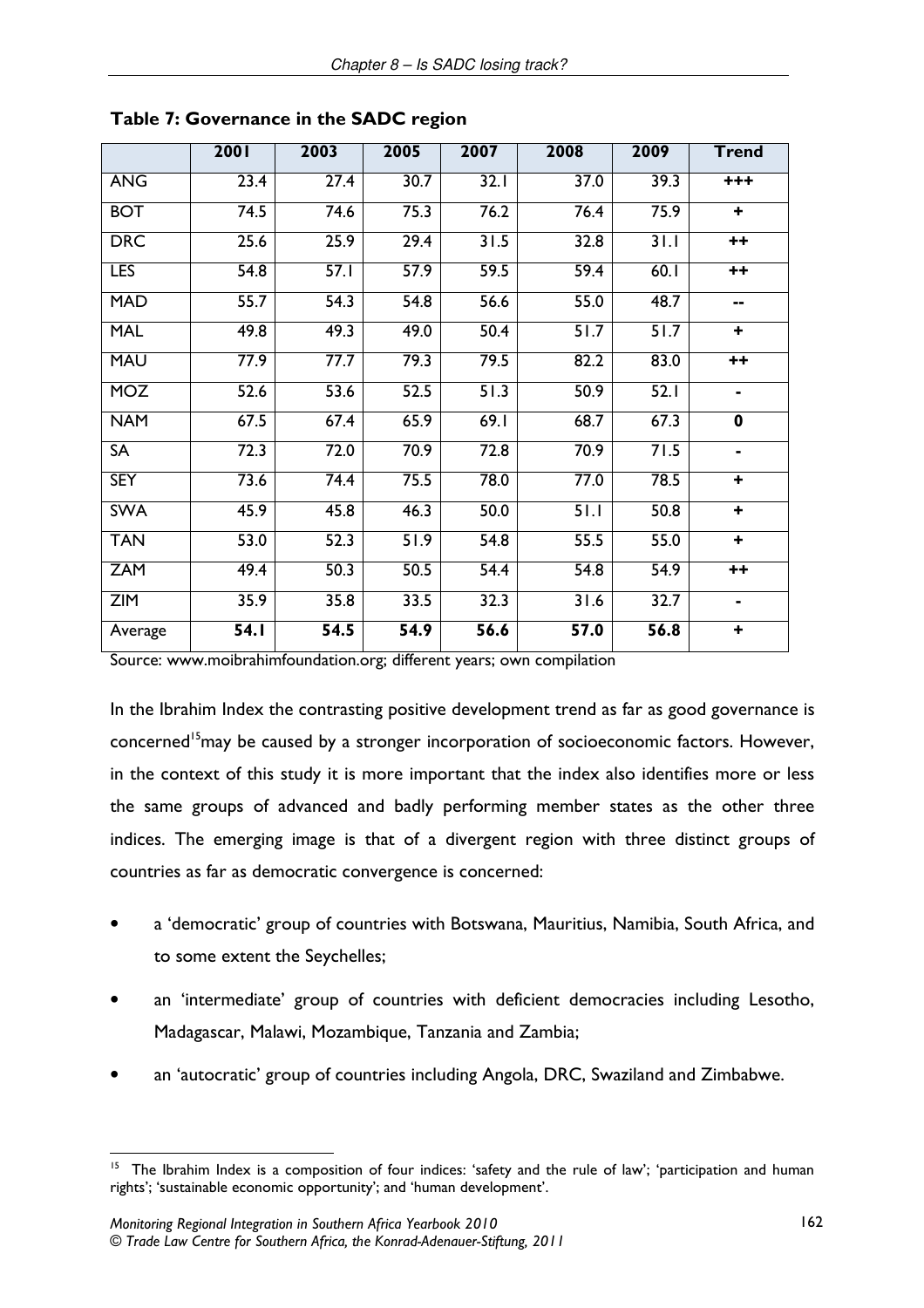The dynamics in the 'democratic' group point to a gradual worsening of democratic features especially as far as South Africa is concerned. The development in the 'intermediate' group is towards more democracy and adherence to democratic procedures. The third group of autocratic states is rather static.

The slow regressive development concerning democratic convergence in SADC found its political expression in the non-operational Protocol against Corruption and the temporary suspension of its only organ of policy enforcement: the SADC Tribunal in 2010. Established in 2001, the latter became eventually operational in late 2005 with certain briefs to deal with, inter alia the interpretation of the treaty and the protocols, and disputes between member states and natural or legal persons and the state<sup>16</sup>. Apart from a minor case the Tribunal was for the first time severely tasked when in October 2007 a group of white Zimbabwean farmers challenged the expropriation of their farms by the Zimbabwean Government as being motivated by racism and as such contradicting Article 6 of the SADC Treaty.

In a first ruling, the Tribunal in December 2007 ordered the Zimbabwean Government to stop any further actions and allow the farmers to remain on their farms until the Tribunal would pass a final ruling – a decision which the Zimbabwean Government duly ignored. The SADC Tribunal in July 2008 ruled the Zimbabwean Government to be in contempt of the court and indicated that it would report the matter to 2009 SADC Summit for further action. In November 2008, the Tribunal made his final ruling on the farm expropriations in Zimbabwe:

- Prohibiting legal appeals against farm eviction orders was illegal;
- Article 6 of the SADC Treaty was violated (racism);
- All ongoing farm evictions had to be stopped;
- Those who were already evicted from their farms had to be appropriately compensated (Peters 2010:188ff).

The Zimbabwean Government  $-$  predictably  $-$  refused to accept the rulings and questioned their legality: it argued that Zimbabwe did not ratify the Protocol on Tribunal. However, this argumentation does not hold much legal water as the Protocol on Tribunal was deliberately

<sup>&</sup>lt;sup>16</sup> See www.SADC.int/tribunal/.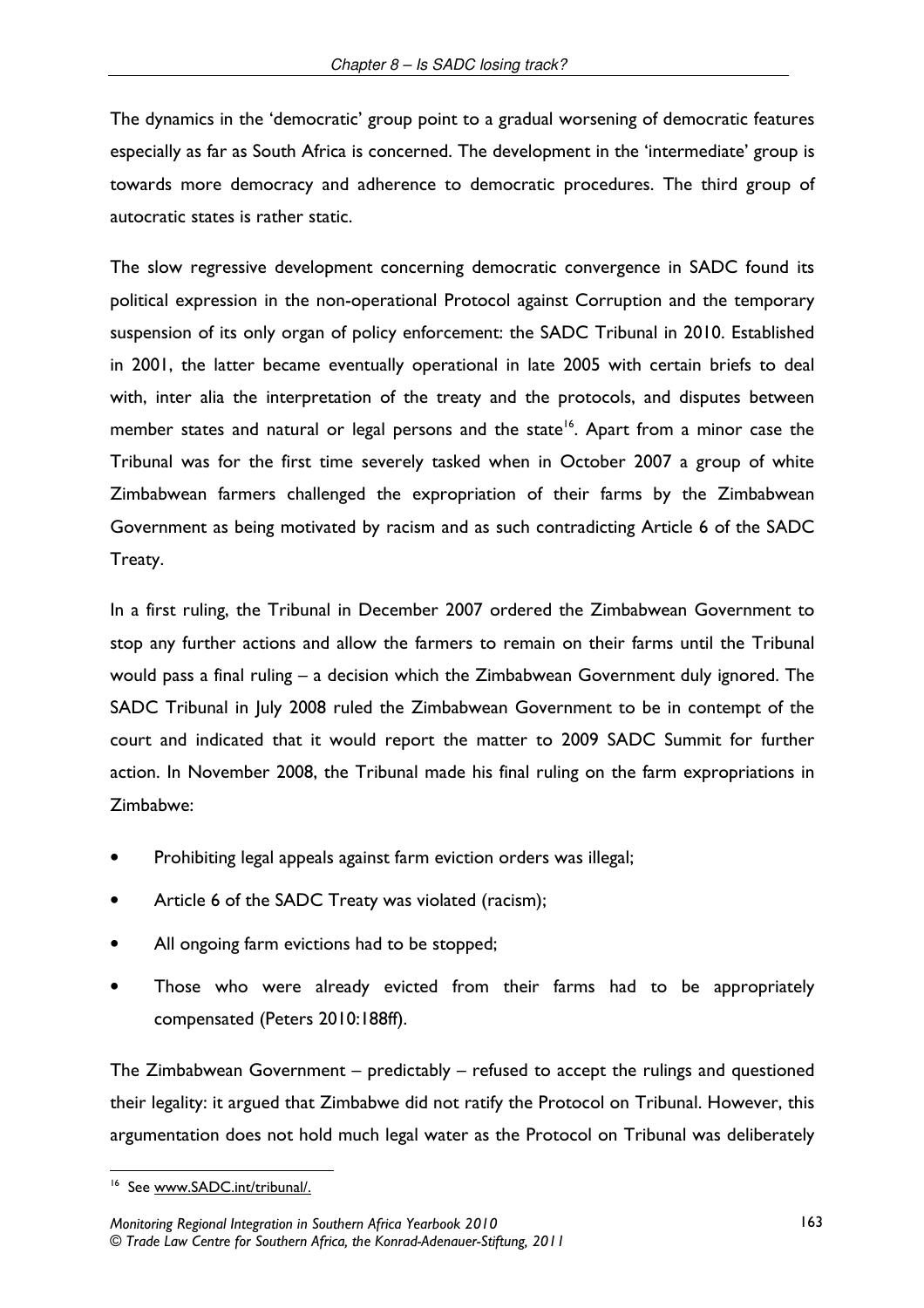approved by a Heads of State Summit in a way to avoid the need for ratification at national level; Zimbabwe had gone along with this procedure<sup>17</sup>. The Zimbabwean refusal to accept the Tribunal rulings exposed the Tribunal for what is really is: a good-weather mechanism which stalls when the sea is getting stormy. In fact, the absence of effective sanction and enforcement mechanisms for the Tribunal makes it dependent on the 'good will' and compliance of the member states - something the Zimbabwean Government was not prepared to provide.

In order to avoid an outright embarrassment, the 2010 Summit decided to commission a review of the role, functions and terms of reference of the Tribunal which produced a report by the end of February 2011<sup>18</sup>. The extraordinary Summit in Windhoek on 20<sup>th</sup> of May 20111 ignored to a large extent the findings of the report, upheld the suspension of the Tribunal and commissioned the SADC Ministers of Justice to initiate a process to amend the legal instruments of SADC (Konrad Adenauer Foundation, Nairobi 27.5.2011). SADC conveyed a negative message with this factual suspension of the Tribunal: good governance is not high up on the agenda.

Assessing the developments in the region over the last decade shows a clear non-favourable trend when it comes to PDC:

- Three distinct groups exist with regard to adherence to good governance and democracy which are not converging on each other.
- The level of democracy and good governance has suffered on the whole over the last decade. SADC's lead country South Africa dropped in most categories measuring aspects of good governance.
- The SADC Tribunal as the only independent mechanism to facilitate good governance in the region was at least temporarily shut down and its reputation seriously damaged.

<sup>&</sup>lt;sup>17</sup> See: Zimbabwe Human Rights NGO Forum. 20.08.2009 (mimeo)

<sup>&</sup>lt;sup>18</sup> See: SADC Communiqué of the 30<sup>th</sup> Jubilee Summit of SADC Heads of State and Government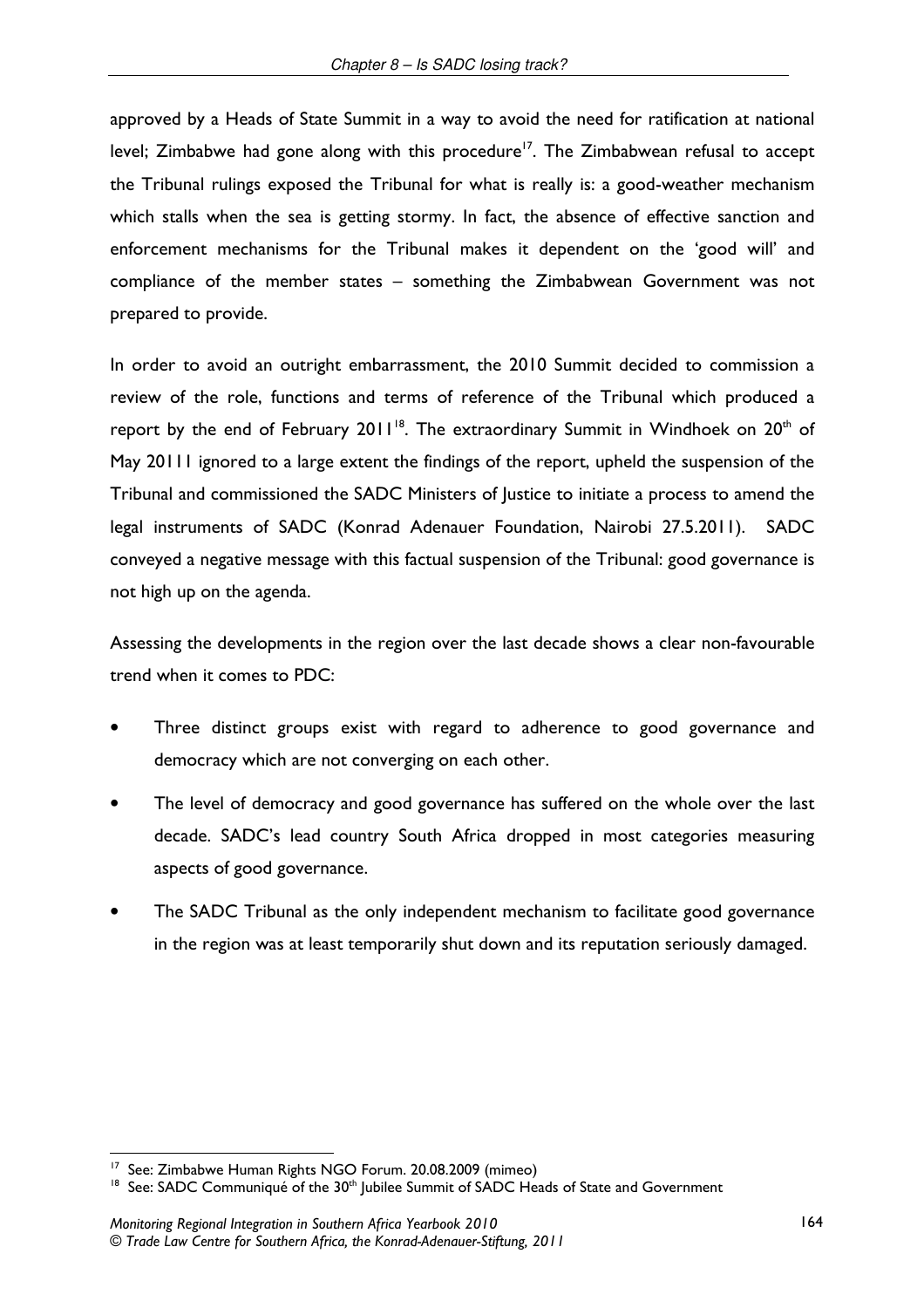#### $3.$ **Conclusion**

Overall, SADC is still on track but deviates somewhat from the straight road towards deeper regional integration. In terms of economic integration, SADC is more or less on course but political integration appears to lag seriously behind regional integration requirements.

Contrary to media speculation, SADC had not legally committed itself to establish a customs union in 2010; the timetable of the legally binding Trade Protocol foresaw the establishment of a Free Trade Area for 2008 - which SADC achieved - but did not go any further. The RISDP, which set the start of a customs union for SADC at 2010, is not a legally binding document but a mere declaration of intentions. Its targets with regard to trade-led regional integration had been overambitious even at the date of drafting and they were probably strongly influenced by the pan-African integration targets of the AU under the Abuja Treaty.

The SADC region experienced a development towards macroeconomic convergence over the last decade which constitutes a necessary condition for deeper trade-led regional integration. The qualitative targets set for 2008 were nearly achieved; however, the impact of the world economic crisis in 2009 cancelled out some of the macroeconomic accomplishments and slowed down convergence to some extent. This macroeconomic backsliding highlighted once more the high sensitivity of the SADC economies towards external factors which are outside their sphere of direct political influence. Macroeconomic convergence in SADC will always remain partially dependent on favourable global economic factors.

Democratic convergence towards stable, legitimised and participatory regimes practising good governance in the SADC region seems to be moving ahead at a snail's pace  $-$  if at all. Three distinct groups of member states (one group of countries which are more or less democratic, one hybrid group of democracies with deficiencies, and one group of autocratic states) exist within SADC. They are not converging much towards the first group and whose democratic champions – such as South Africa and Botswana – are starting to backslide. The prevailing regional political culture of authoritarian rather than participatory rule, the dominance of personal rulers, and the absence of a universal application of the rule of law in the region do not bode well for a deepening of regional integration in SADC. The temporary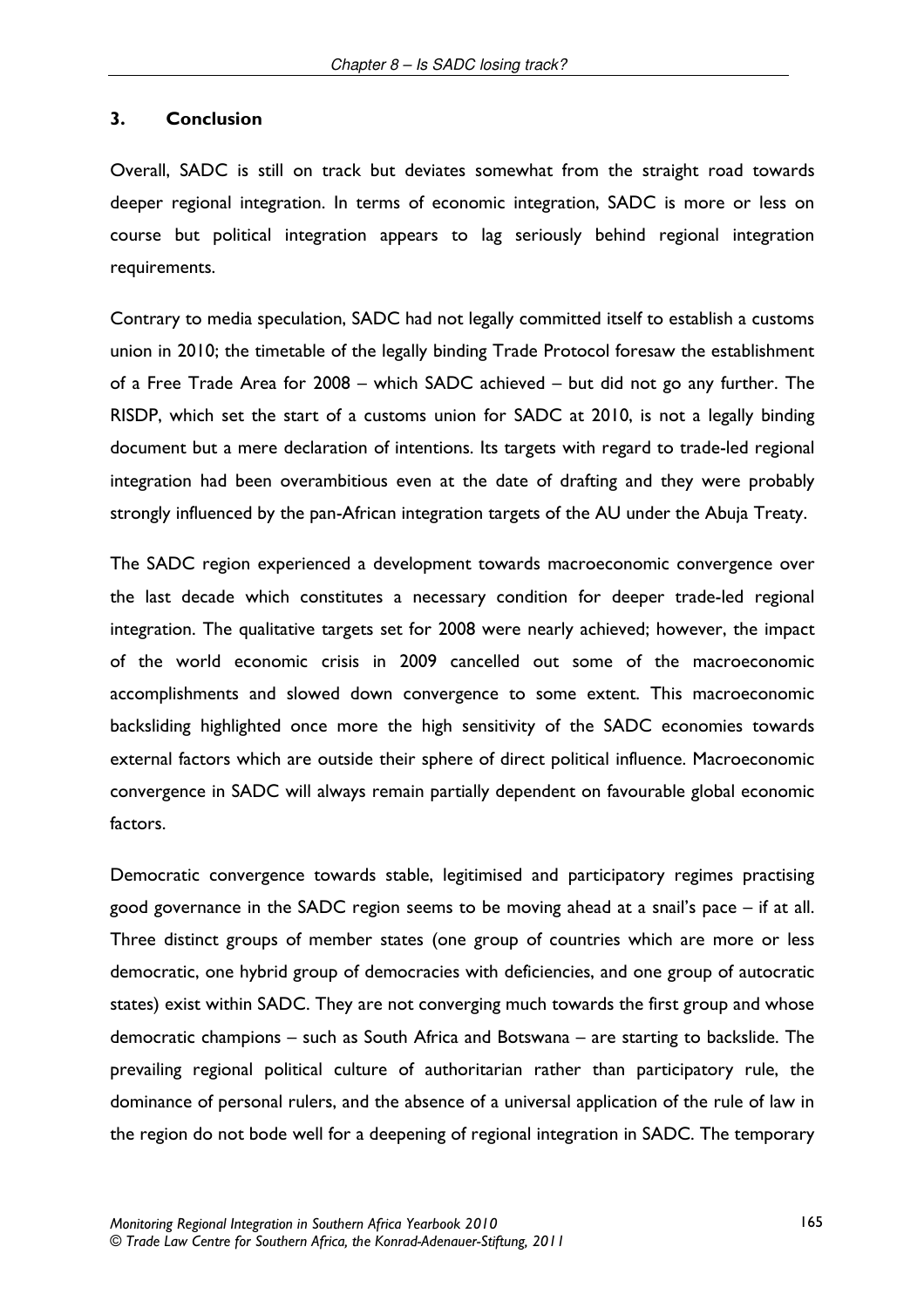suspension of the Tribunal underscores the problems SADC leaders have with good governance concepts.

In summary, SADC has not (yet) lost track but risks to lose the necessary momentum to carry regional integration further. Currently, there is a mismatch between the political fundamentals of regional integration and economic ambitions resulting in a reduced commitment for deeper regional integration, especially when questions of national sovereignty are at stake. Without an increasing political convergence towards greater democracy and a stronger commitment for the rule of law the political leaders are not sufficiently legitimised to agree on the upcoming required decisions regarding the introduction of a customs union (level of external tariffs, distribution of customs revenue, and harmonisation of economic and financial policies).

### **References**

AfDB. 2010. Southern Africa Regional Integration Strategy Paper 2011 - 2015. African Development Bank.

Allafrica.com (2010) SADC Tribunal Suspended for a Further Year. 22.5.2011. Online available: allafrica.com /stories/201105230449.html

Bertelsmann Stiftung Bertelsmann Tranformation Index 2006; 2008; 2010.. Bielefeld: Politische Gestaltung im internationalen Vergleich

Breytenbach, W. 2000. Security in the SADC Region. What a Performance Index of the Organ tells about Co-operation and Integration. In Peters-Berries, C. and Marx, M. (eds), Monitoring the Process of Regional Integration in SADC. Harare: Konrad Adenauer Stiftung Harare, pp. 93-104.

EAC (2004) Protocol on the Establishment of the East African Customs Union. Arusha: East African Community.

ECA. 2008. Assessing Regional Integration in Africa (ARIA III). Towards Monetary and Financial Integration in Africa. Addis Ababa: Economic Commission for Africa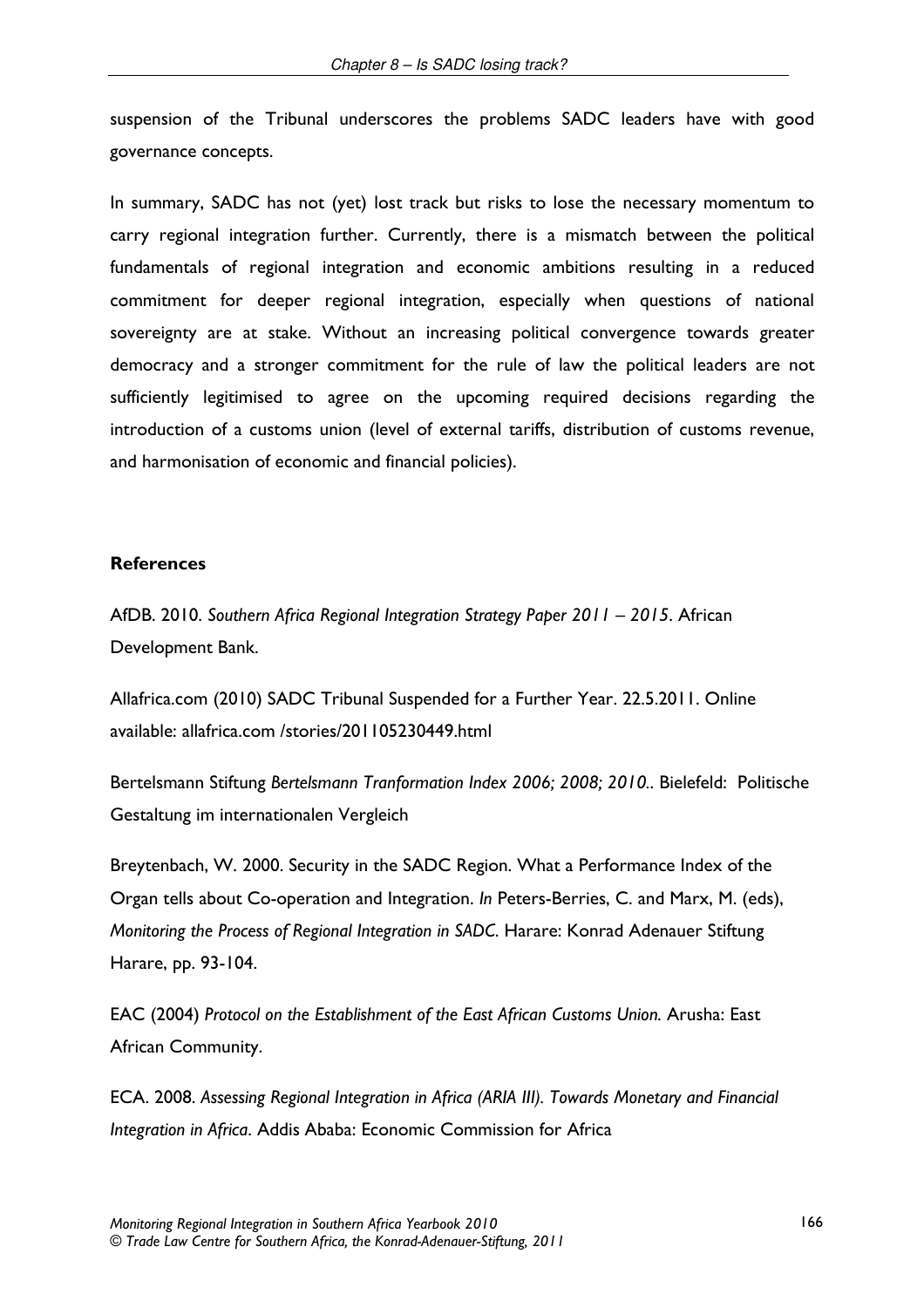ECA. 2010. Assessing Regional Integration in Africa (ARIA IV). Enhancing Intra-African Trade. Addis Ababa: Economic Commission for Africa

Elago, P. & Kalenga, P. 2008. Whither the SADC Customs Union? In Boesl, A.et al. (eds), Monitoring Regional Integration Yearbook 2007. Stellenbosch: tralac.

Fundira, T (2010). The SADC FTA Tariff Phase-down Schedule. Tralac 2010-01-27

Available online : http://www.tralac.org/cgibin/giga.cgi?cmd=cause dir news item&cause id=1694&news id=81131&cat id=

Kalenga, P. 2008. SADC and the challenge of CU status in 2010. Proceedings of the Fifth Southern African Forum on Trade (SAFT), Pretoria, South Africa, 6-7 August 2008,: 92-101. Pretoria/Luanda: Institute for Global Dialogue/Friedrich Ebert Foundation.

Konrad Adenauer Stiftung (2011) SADC Tribunal Dissolved. Nairobi 27.05.2011. Also available online: http://www.kas.de/rspssa/en/publications/22940/.

Meyns, P. 2002. The ongoing search for a security structure in the SADC region: the reestablishment of the SADC Organ on Politics, Defence and Security (OPDS). In Hansohm et al (eds), Monitoring Regional Integration in Southern Africa. Yearbook Vol. 2 - 2002. Windhoek: Konrad Adenauer Stiftung, Namibia pp. 141-168.

Mudzonga, E. 2008. Implementation challenges for the SADC FTA: tariff and non-tariff barriers. Proceedings of the Fifth Southern African Forum on Trade (SAFT), Pretoria, South Africa, 6-7 August 2008, 15-23. Pretoria/Luanda: Institute for Global Dialogue/Friedrich Ebert Foundation.

Noa, P.K. 2010. Implementation of the SADC Protocol against Corruption lags behind. Windhoek: Anti-Corruption Commission Namibia. [Online]. Available: http://www.accnamibia.org/index.php?module=News&func=display&sid=42

Peters, C. 2010. The Quest for African Unity. Regional Integration and its Role in Achieving African Unity. The Case of SADC. Frankfurt/Main: Peter Lang Verlag

SADC. 2005. SADC. Major Achievements and Challenges. 25 Years of Regional Cooperation and Integration. Gaborone: Southern African Development Community.